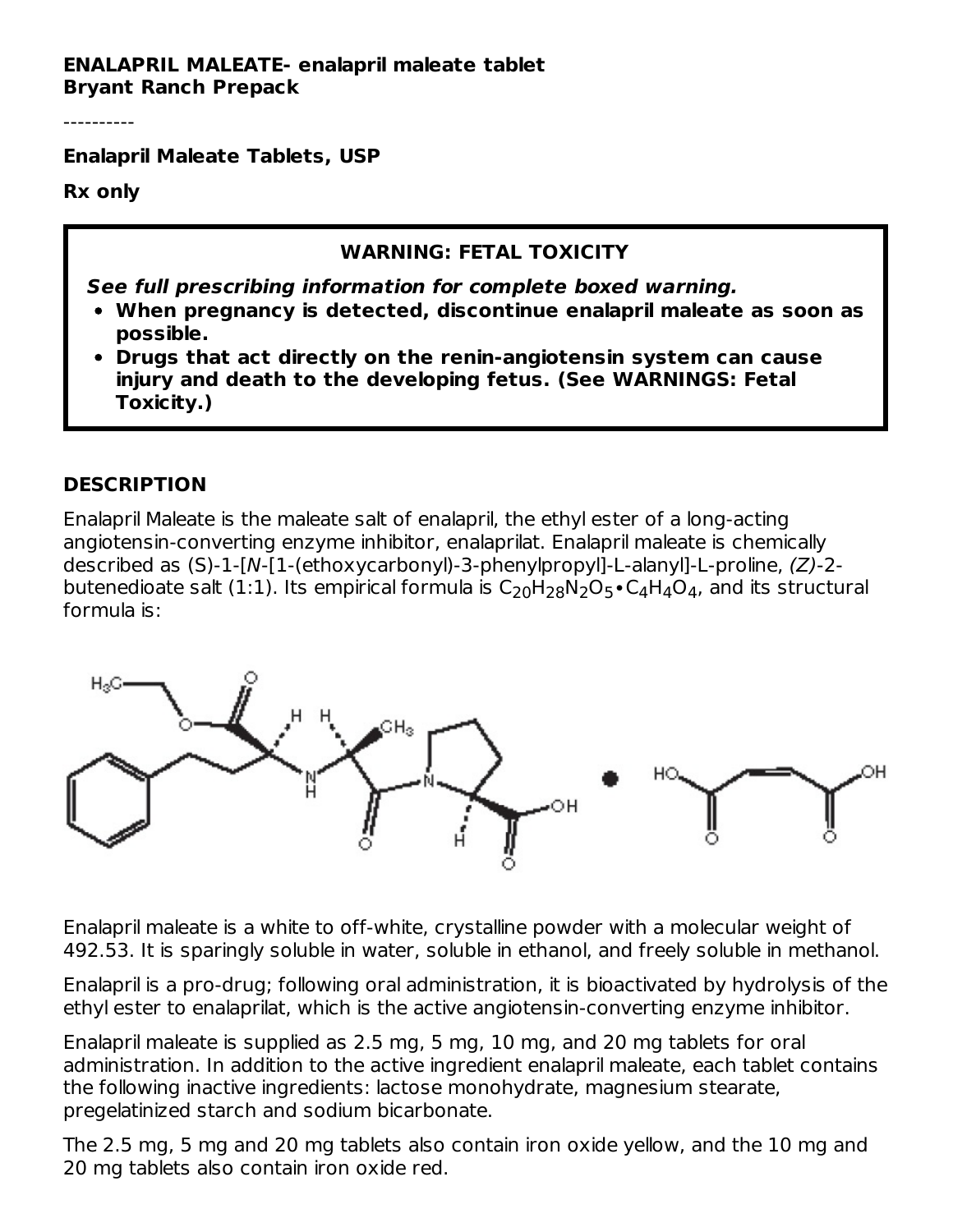## **CLINICAL PHARMACOLOGY**

### **Mechanism of Action**

Enalapril, after hydrolysis to enalaprilat, inhibits angiotensin-converting enzyme (ACE) in human subjects and animals. ACE is a peptidyl dipeptidase that catalyzes the conversion of angiotensin I to the vasoconstrictor substance, angiotensin II. Angiotensin II also stimulates aldosterone secretion by the adrenal cortex. The beneficial effects of enalapril in hypertension and heart failure appear to result primarily from suppression of the renin-angiotensin-aldosterone system. Inhibition of ACE results in decreased plasma angiotensin II, which leads to decreased vasopressor activity and to decreased aldosterone secretion. Although the latter decrease is small, it results in small increases of serum potassium. In hypertensive patients treated with enalapril maleate alone for up to 48 weeks, mean increases in serum potassium of approximately 0.2 mEq/L were observed. In patients treated with enalapril maleate plus a thiazide diuretic, there was essentially no change in serum potassium (see **PRECAUTIONS**). Removal of angiotensin II negative feedback on renin secretion leads to increased plasma renin activity.

ACE is identical to kininase, an enzyme that degrades bradykinin. Whether increased levels of bradykinin, a potent vasodepressor peptide, play a role in the therapeutic effects of enalapril maleate remains to be elucidated.

While the mechanism through which enalapril maleate lowers blood pressure is believed to be primarily suppression of the renin-angiotensin-aldosterone system, enalapril maleate is antihypertensive even in patients with low-renin hypertension. Although enalapril maleate was antihypertensive in all races studied, black hypertensive patients (usually a low-renin hypertensive population) had a smaller average response to enalapril monotherapy than non-black patients.

## **Pharmacokinetics and Metabolism**

Following oral administration of enalapril maleate, peak serum concentrations of enalapril occur within about one hour. Based on urinary recovery, the extent of absorption of enalapril is approximately 60 percent. Enalapril absorption is not influenced by the presence of food in the gastrointestinal tract. Following absorption, enalapril is hydrolyzed to enalaprilat, which is a more potent angiotensin-converting enzyme inhibitor than enalapril; enalaprilat is poorly absorbed when administered orally. Peak serum concentrations of enalaprilat occur three to four hours after an oral dose of enalapril maleate. Excretion of enalapril maleate is primarily renal. Approximately 94 percent of the dose is recovered in the urine and feces as enalaprilat or enalapril. The principal components in urine are enalaprilat, accounting for about 40 percent of the dose, and intact enalapril. There is no evidence of metabolites of enalapril, other than enalaprilat.

The serum concentration profile of enalaprilat exhibits a prolonged terminal phase, apparently representing a small fraction of the administered dose that has been bound to ACE. The amount bound does not increase with dose, indicating a saturable site of binding. The effective half-life for accumulation of enalaprilat following multiple doses of enalapril maleate is 11 hours. The disposition of enalapril and enalaprilat in patients with renal insufficiency is similar to that in patients with normal renal function until the glomerular filtration rate is 30 mL/min or less. With glomerular filtration rate ≤30 mL/min,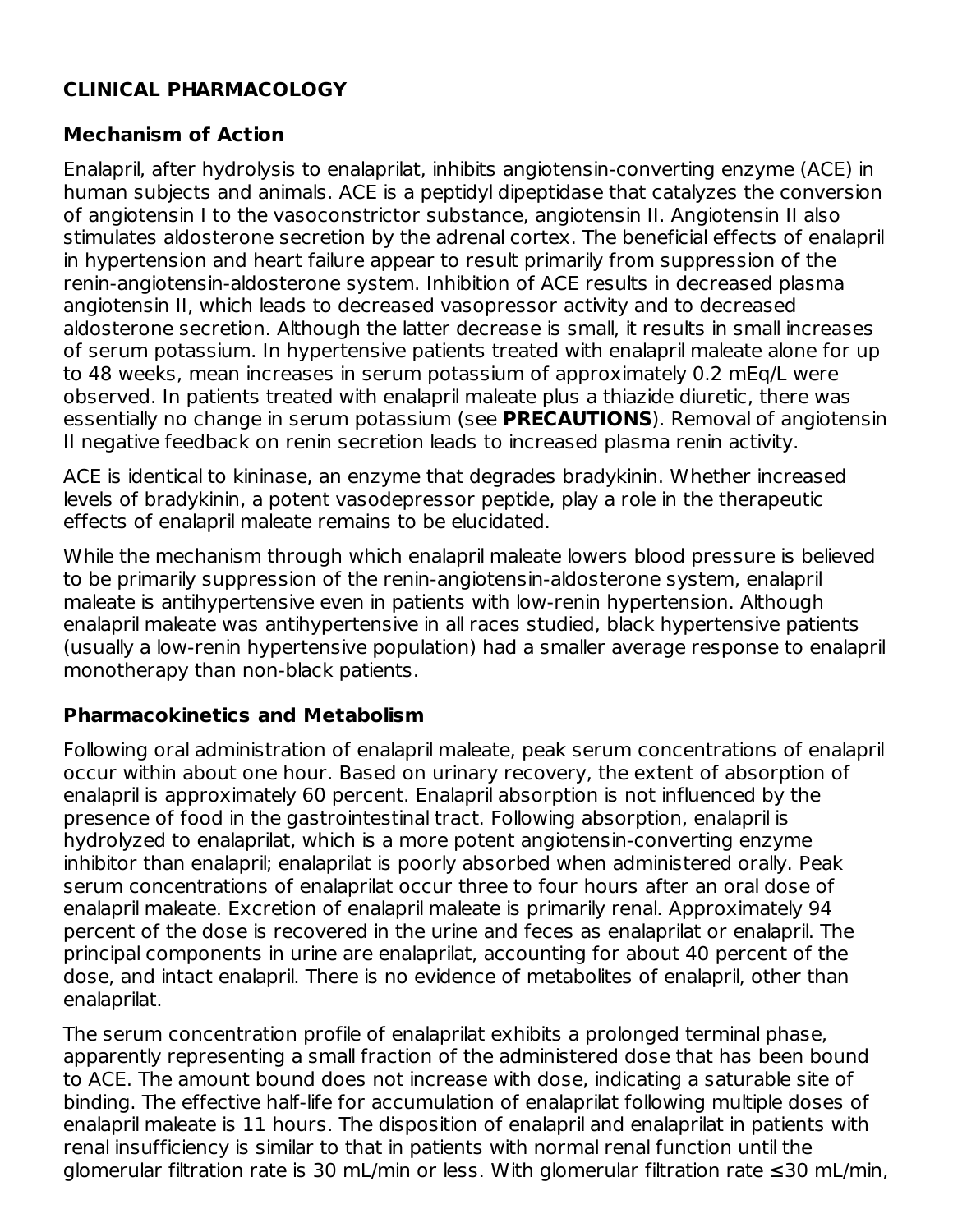peak and trough enalaprilat levels increase, time to peak concentration increases and time to steady state may be delayed. The effective half-life of enalaprilat following multiple doses of enalapril maleate is prolonged at this level of renal insufficiency (see **DOSAGE AND ADMINISTRATION**). Enalaprilat is dialyzable at the rate of 62 mL/min.

Studies in dogs indicate that enalapril crosses the blood-brain barrier poorly, if at all; enalaprilat does not enter the brain. Multiple doses of enalapril maleate in rats do not result in accumulation in any tissues. Milk of lactating rats contains radioactivity following administration of  $^{14}$ C-enalapril maleate. Radioactivity was found to cross the placenta following administration of labeled drug to pregnant hamsters.

## **Pharmacodynamics and Clinical Effects**

## Hypertension

Administration of enalapril maleate to patients with hypertension of severity ranging from mild to severe results in a reduction of both supine and standing blood pressure usually with no orthostatic component. Symptomatic postural hypotension is therefore infrequent, although it might be anticipated in volume-depleted patients (see **WARNINGS, Hypotension**).

In most patients studied, after oral administration of a single dose of enalapril, onset of antihypertensive activity was seen at one hour with peak reduction of blood pressure achieved by four to six hours.

At recommended doses, antihypertensive effects have been maintained for at least 24 hours. In some patients the effects may diminish toward the end of the dosing interval (see **DOSAGE AND ADMINISTRATION, Hypertension**).

In some patients achievement of optimal blood pressure reduction may require several weeks of therapy.

The antihypertensive effects of enalapril maleate have continued during long-term therapy. Abrupt withdrawal of enalapril maleate has not been associated with a rapid increase in blood pressure.

In hemodynamic studies in patients with essential hypertension, blood pressure reduction was accompanied by a reduction in peripheral arterial resistance with an increase in cardiac output and little or no change in heart rate. Following administration of enalapril maleate, there is an increase in renal blood flow; glomerular filtration rate is usually unchanged. The effects appear to be similar in patients with renovascular hypertension. When given together with thiazide-type diuretics, the blood pressure lowering effects of enalapril maleate are approximately additive.

In a clinical pharmacology study, indomethacin or sulindac was administered to hypertensive patients receiving enalapril maleate. In this study there was no evidence of a blunting of the antihypertensive action of enalapril maleate (see **PRECAUTIONS, Drug Interactions**).

## Heart Failure

In trials in patients treated with digitalis and diuretics, treatment with enalapril resulted in decreased systemic vascular resistance, blood pressure, pulmonary capillary wedge pressure and heart size, and increased cardiac output and exercise tolerance. Heart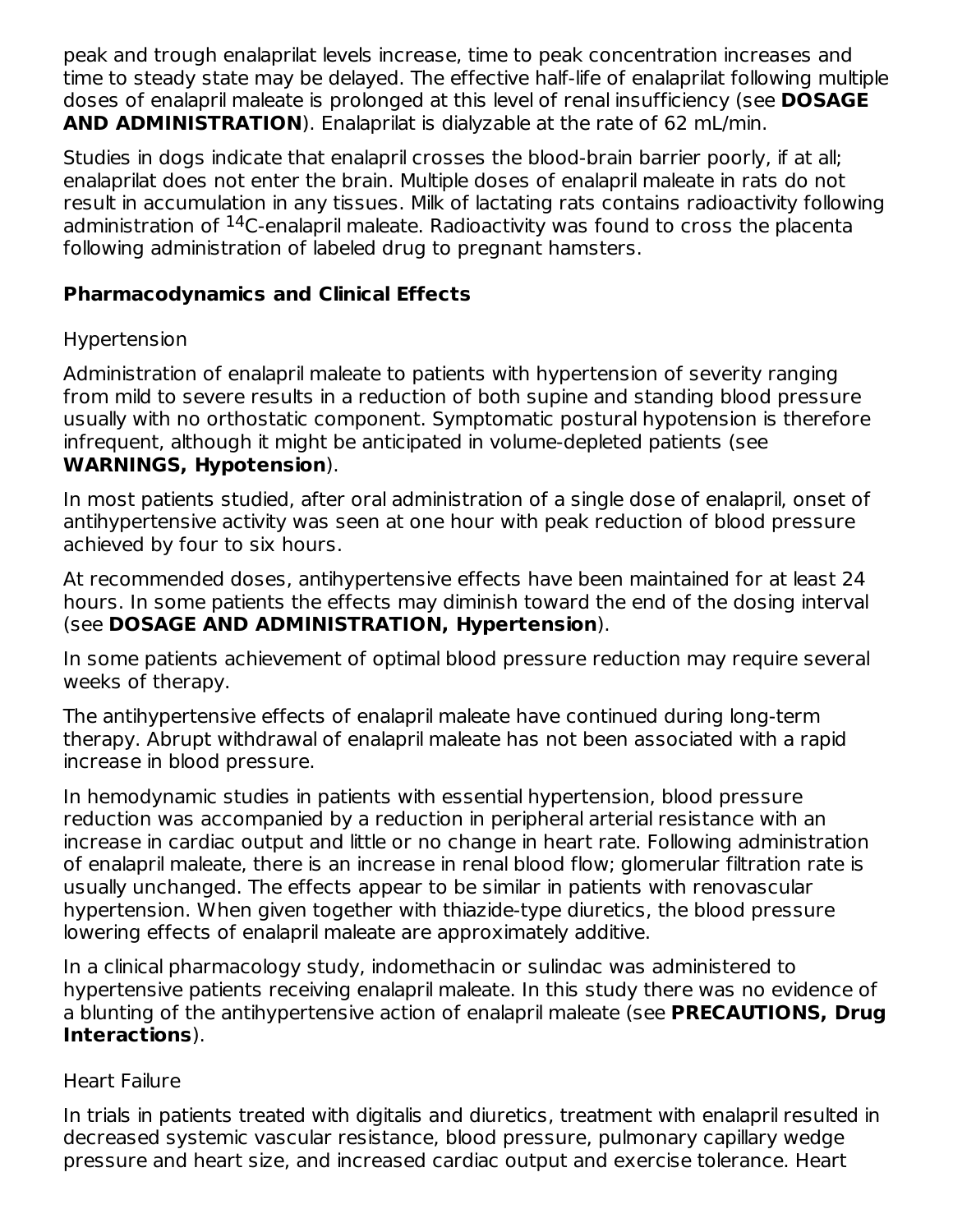rate was unchanged or slightly reduced, and mean ejection fraction was unchanged or increased. There was a beneficial effect on severity of heart failure as measured by the New York Heart Association (NYHA) classification and on symptoms of dyspnea and fatigue. Hemodynamic effects were observed after the first dose and appeared to be maintained in uncontrolled studies lasting as long as four months. Effects on exercise tolerance, heart size, and severity and symptoms of heart failure were observed in placebo-controlled studies lasting from eight weeks to over one year.

### Heart Failure, Mortality Trials

In a multicenter, placebo-controlled clinical trial, 2,569 patients with all degrees of symptomatic heart failure and ejection fraction ≤35 percent were randomized to placebo or enalapril and followed for up to 55 months (SOLVD-Treatment). Use of enalapril was associated with an 11 percent reduction in all-cause mortality and a 30 percent reduction in hospitalization for heart failure. Diseases that excluded patients from enrollment in the study included severe stable angina (>2 attacks/day), hemodynamically significant valvular or outflow tract obstruction, renal failure (creatinine >2.5 mg/dL), cerebrovascular disease (e.g., significant carotid artery disease), advanced pulmonary disease, malignancies, active myocarditis and constrictive pericarditis. The mortality benefit associated with enalapril does not appear to depend upon digitalis being present.

A second multicenter trial used the SOLVD protocol for study of asymptomatic or minimally symptomatic patients. SOLVD-Prevention patients, who had left ventricular ejection fraction ≤35% and no history of symptomatic heart failure, were randomized to placebo (n=2117) or enalapril (n=2111) and followed for up to 5 years. The majority of patients in the SOLVD-Prevention trial had a history of ischemic heart disease. A history of myocardial infarction was present in 80 percent of patients, current angina pectoris in 34 percent, and a history of hypertension in 37 percent. No statistically significant mortality effect was demonstrated in this population. Enalapril-treated subjects had 32% fewer first hospitalizations for heart failure, and 32% fewer total heart failure hospitalizations. Compared to placebo, 32 percent fewer patients receiving enalapril developed symptoms of overt heart failure. Hospitalizations for cardiovascular reasons were also reduced. There was an insignificant reduction in hospitalizations for any cause in the enalapril treatment group (for enalapril vs. placebo, respectively, 1166 vs. 1201 first hospitalizations, 2649 vs. 2840 total hospitalizations), although the study was not powered to look for such an effect.

The SOLVD-Prevention trial was not designed to determine whether treatment of asymptomatic patients with low ejection fraction would be superior, with respect to preventing hospitalization, to closer follow-up and use of enalapril at the earliest sign of heart failure. However, under the conditions of follow-up in the SOLVD-Prevention trial (every 4 months at the study clinic; personal physician as needed), 68% of patients on placebo who were hospitalized for heart failure had no prior symptoms recorded which would have signaled initiation of treatment.

The SOLVD-Prevention trial was also not designed to show whether enalapril modified the progression of underlying heart disease.

In another multicenter, placebo-controlled trial (CONSENSUS) limited to patients with NYHA Class IV congestive heart failure and radiographic evidence of cardiomegaly, use of enalapril was associated with improved survival. The results are shown in the following table.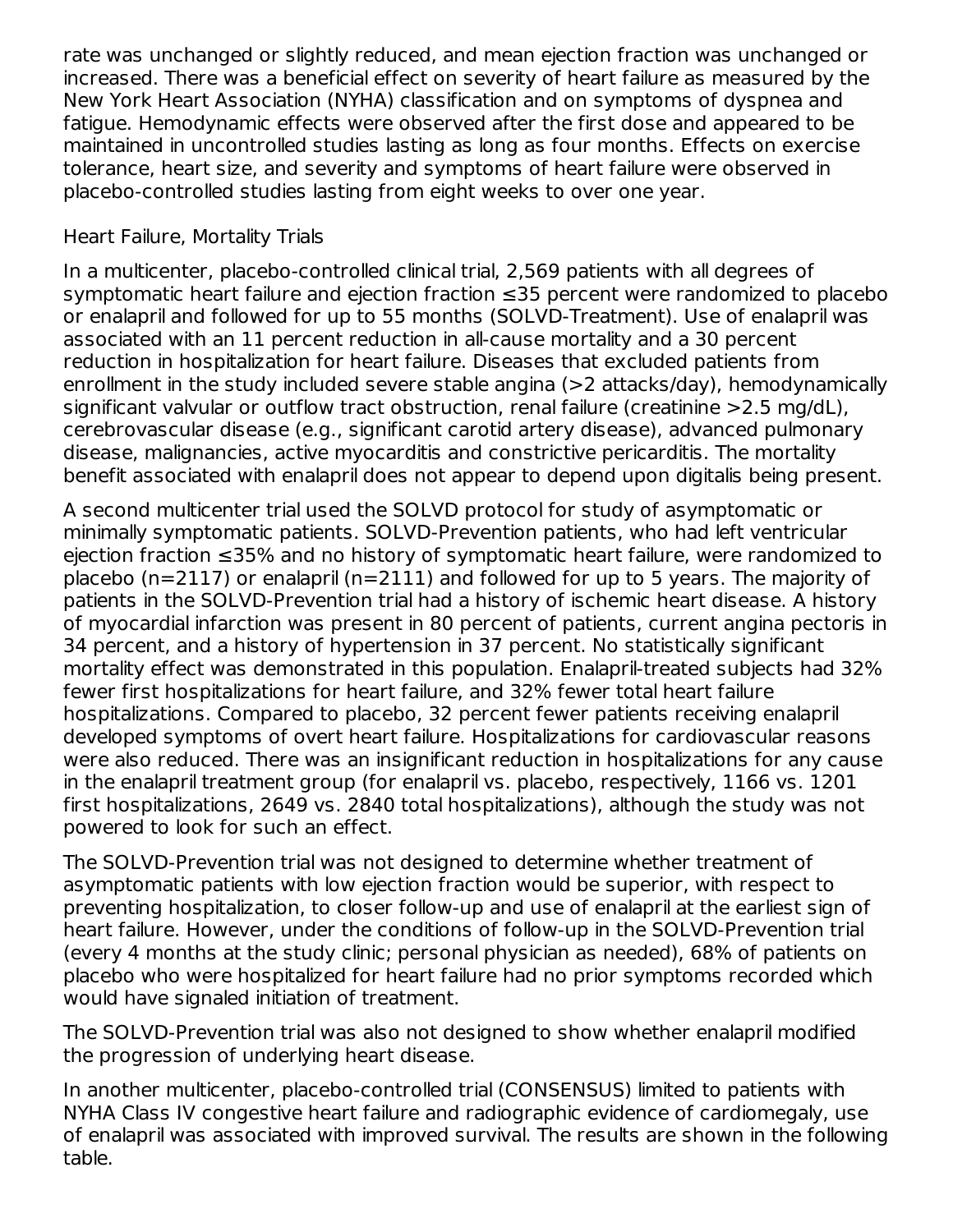|                             | <b>SURVIVAL (%)</b>        |    |
|-----------------------------|----------------------------|----|
|                             | <b>Six Months One Year</b> |    |
| Enalapril maleate $(n=127)$ | 74                         | 64 |
| Placebo $(n=126)$           | 56                         | 48 |

In both CONSENSUS and SOLVD-Treatment trials, patients were also usually receiving digitalis, diuretics or both.

### **Clinical Pharmacology in Pediatric Patients**

A multiple dose pharmacokinetic study was conducted in 40 hypertensive male and female pediatric patients aged 2 months to  $\leq$ 16 years following daily oral administration of 0.07 to 0.14 mg/kg enalapril maleate. At steady state, the mean effective half-life for accumulation of enalaprilat was 14 hours, and the mean urinary recovery of total enalapril and enalaprilat in 24 hours was 68% of the administered dose. Conversion of enalapril to enalaprilat was in the range of 63 to 76%. The overall results of this study indicate that the pharmacokinetics of enalapril in hypertensive children aged 2 months to ≤16 years are consistent across the studied age groups and consistent with pharmacokinetic historic data in healthy adults.

In a clinical study involving 110 hypertensive pediatric patients 6 to 16 years of age, patients who weighed <50 kg received either 0.625, 2.5 or 20 mg of enalapril daily and patients who weighed ≥50 kg received either 1.25, 5, or 40 mg of enalapril daily. Enalapril administered once daily lowered trough blood pressure in a dose-dependent manner. The dose-dependent antihypertensive efficacy of enalapril was consistent across all subgroups (age, Tanner stage, gender, race). However, the lowest doses studied, 0.625 mg and 1.25 mg, corresponding to an average of 0.02 mg/kg once daily, did not appear to offer consistent antihypertensive efficacy. In this study, enalapril maleate was generally well tolerated.

In the above pediatric studies, enalapril maleate was given as tablets of enalapril maleate and for those children and infants who were unable to swallow tablets or who required a lower dose than is available in tablet form, enalapril was administered in a suspension formulation (see **DOSAGE AND ADMINISTRATION, Preparation of Suspension**).

## **INDICATIONS AND USAGE**

### **Hypertension**

Enalapril maleate is indicated for the treatment of hypertension. Enalapril maleate is effective alone or in combination with other antihypertensive agents, especially thiazidetype diuretics. The blood pressure lowering effects of enalapril maleate and thiazides are approximately additive.

### **Heart Failure**

Enalapril maleate is indicated for the treatment of symptomatic congestive heart failure, usually in combination with diuretics and digitalis. In these patients enalapril maleate improves symptoms, increases survival, and decreases the frequency of hospitalization (see **CLINICAL PHARMACOLOGY, Heart Failure, Mortality Trials** for details and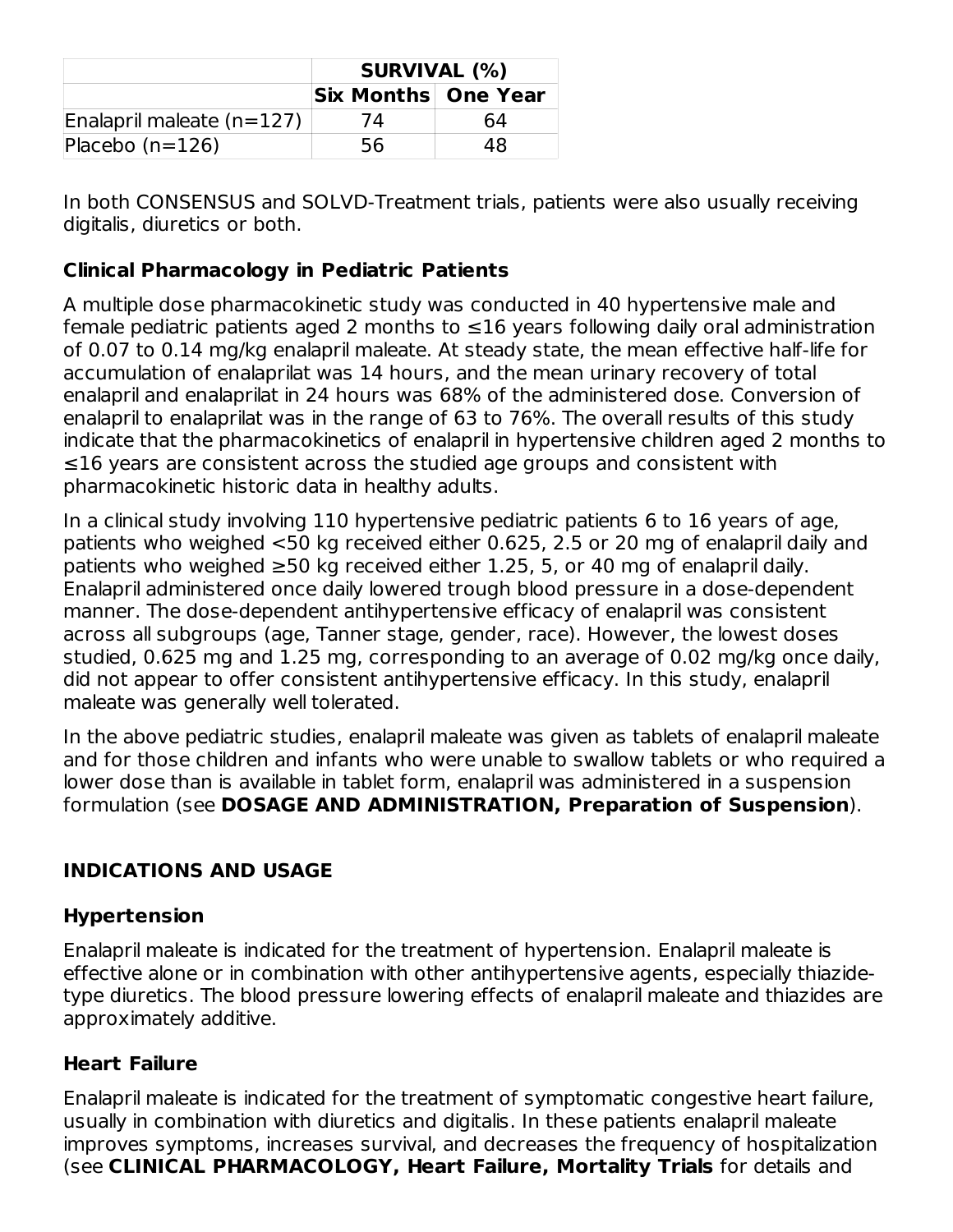limitations of survival trials).

## **Asymptomatic Left Ventricular Dysfunction**

In clinically stable asymptomatic patients with left ventricular dysfunction (ejection fraction ≤35 percent), enalapril maleate decreases the rate of development of overt heart failure and decreases the incidence of hospitalization for heart failure (see **CLINICAL PHARMACOLOGY, Heart Failure, Mortality Trials** for details and limitations of survival trials).

In using enalapril maleate consideration should be given to the fact that another angiotensin-converting enzyme inhibitor, captopril, has caused agranulocytosis, particularly in patients with renal impairment or collagen vascular disease, and that available data are insufficient to show that enalapril maleate does not have a similar risk (see **WARNINGS, Neutropenia/Agranulocytosis**).

In considering use of enalapril maleate, it should be noted that in controlled clinical trials ACE inhibitors have an effect on blood pressure that is less in black patients than in nonblacks. In addition, it should be noted that black patients receiving ACE inhibitors have been reported to have a higher incidence of angioedema compared to non-blacks (see **WARNINGS, Head and Neck Angioedema**).

## **CONTRAINDICATIONS**

Enalapril maleate is contraindicated in patients who are hypersensitive to this product and in patients with a history of angioedema related to previous treatment with an angiotensin-converting enzyme inhibitor and in patients with hereditary or idiopathic angioedema.

Do not coadminister aliskiren with enalapril maleate in patients with diabetes (see **PRECAUTIONS, Drug Interactions**).

Enalapril maleate is contraindicated in combination with a neprilysin inhibitor (e.g., sacubitril). Do not administer enalapril maleate within 36 hours of switching to or from sacubitril/valsartan, a neprilysin inhibitor (see **WARNINGS, Head and Neck Angioedema**).

## **WARNINGS**

# **Anaphylactoid and Possibly Related Reactions**

Presumably because angiotensin-converting enzyme inhibitors affect the metabolism of eicosanoids and polypeptides, including endogenous bradykinin, patients receiving ACE inhibitors (including enalapril maleate) may be subject to a variety of adverse reactions, some of them serious.

# **Head and Neck Angioedema**

Angioedema of the face, extremities, lips, tongue, glottis and/or larynx has been reported in patients treated with angiotensin-converting enzyme inhibitors, including enalapril maleate. This may occur at any time during treatment. In such cases enalapril maleate should be promptly discontinued and appropriate therapy and monitoring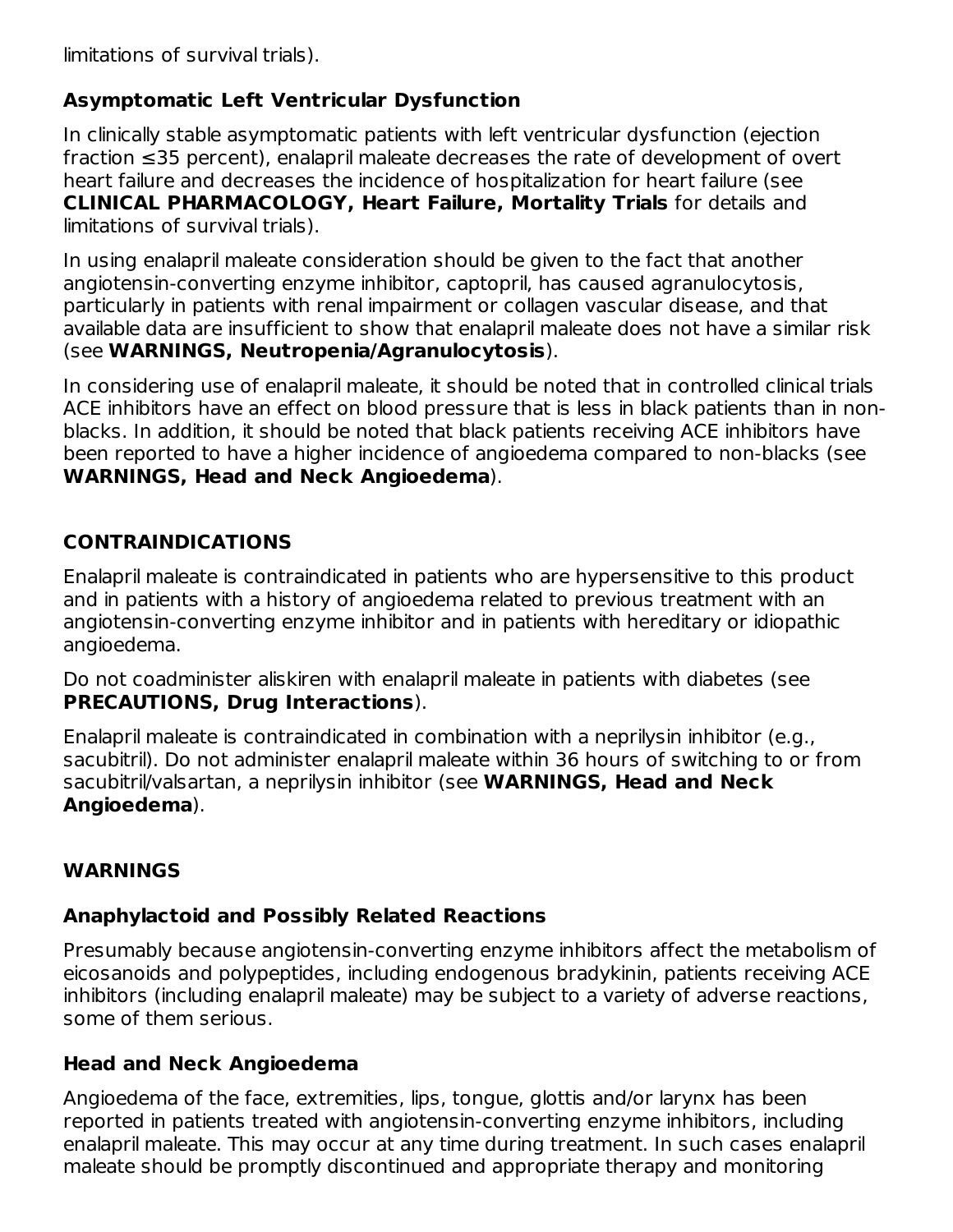should be provided until complete and sustained resolution of signs and symptoms has occurred. In instances where swelling has been confined to the face and lips the condition has generally resolved without treatment, although antihistamines have been useful in relieving symptoms. Angioedema associated with laryngeal edema may be fatal. **Where there is involvement of the tongue, glottis or larynx, likely to cause airway obstruction, appropriate therapy, e.g., subcutaneous epinephrine solution 1:1000 (0.3 mL to 0.5 mL) and/or measures necessary to ensure a patent airway, should be promptly provided** (see **ADVERSE REACTIONS**).

Patients receiving coadministration of ACE inhibitor and mTOR (mammalian target of rapamycin) inhibitor (e.g., temsirolimus, sirolimus, everolimus) therapy or a neprilysin inhibitor may be at increased risk for angioedema (see **PRECAUTIONS**).

### Intestinal Angioedema

Intestinal angioedema has been reported in patients treated with ACE inhibitors. These patients presented with abdominal pain (with or without nausea or vomiting); in some cases there was no prior history of facial angioedema and C1 esterase levels were normal. The angioedema was diagnosed by procedures including abdominal CT scan or ultrasound, or at surgery, and symptoms resolved after stopping the ACE inhibitor. Intestinal angioedema should be included in the differential diagnosis of patients on ACE inhibitors presenting with abdominal pain.

Patients with a history of angioedema unrelated to ACE inhibitor therapy may be at increased risk of angioedema while receiving an ACE inhibitor (see also **INDICATIONS AND USAGE** and **CONTRAINDICATIONS**).

## **Anaphylactoid Reactions During Desensitization**

Two patients undergoing desensitizing treatment with hymenoptera venom while receiving ACE inhibitors sustained life-threatening anaphylactoid reactions. In the same patients, these reactions were avoided when ACE inhibitors were temporarily withheld, but they reappeared upon inadvertent rechallenge.

## **Anaphylactoid Reactions During Membrane Exposure**

Anaphylactoid reactions have been reported in patients dialyzed with high-flux membranes and treated concomitantly with an ACE inhibitor. Anaphylactoid reactions have also been reported in patients undergoing low-density lipoprotein apheresis with dextran sulfate absorption.

## **Hypotension**

Excessive hypotension is rare in uncomplicated hypertensive patients treated with enalapril maleate alone. Patients with heart failure given enalapril maleate commonly have some reduction in blood pressure, especially with the first dose, but discontinuation of therapy for continuing symptomatic hypotension usually is not necessary when dosing instructions are followed; caution should be observed when initiating therapy (see **DOSAGE AND ADMINISTRATION**). Patients at risk for excessive hypotension, sometimes associated with oliguria and/or progressive azotemia, and rarely with acute renal failure and/or death, include those with the following conditions or characteristics: heart failure, hyponatremia, high-dose diuretic therapy, recent intensive diuresis or increase in diuretic dose, renal dialysis, or severe volume and/or salt depletion of any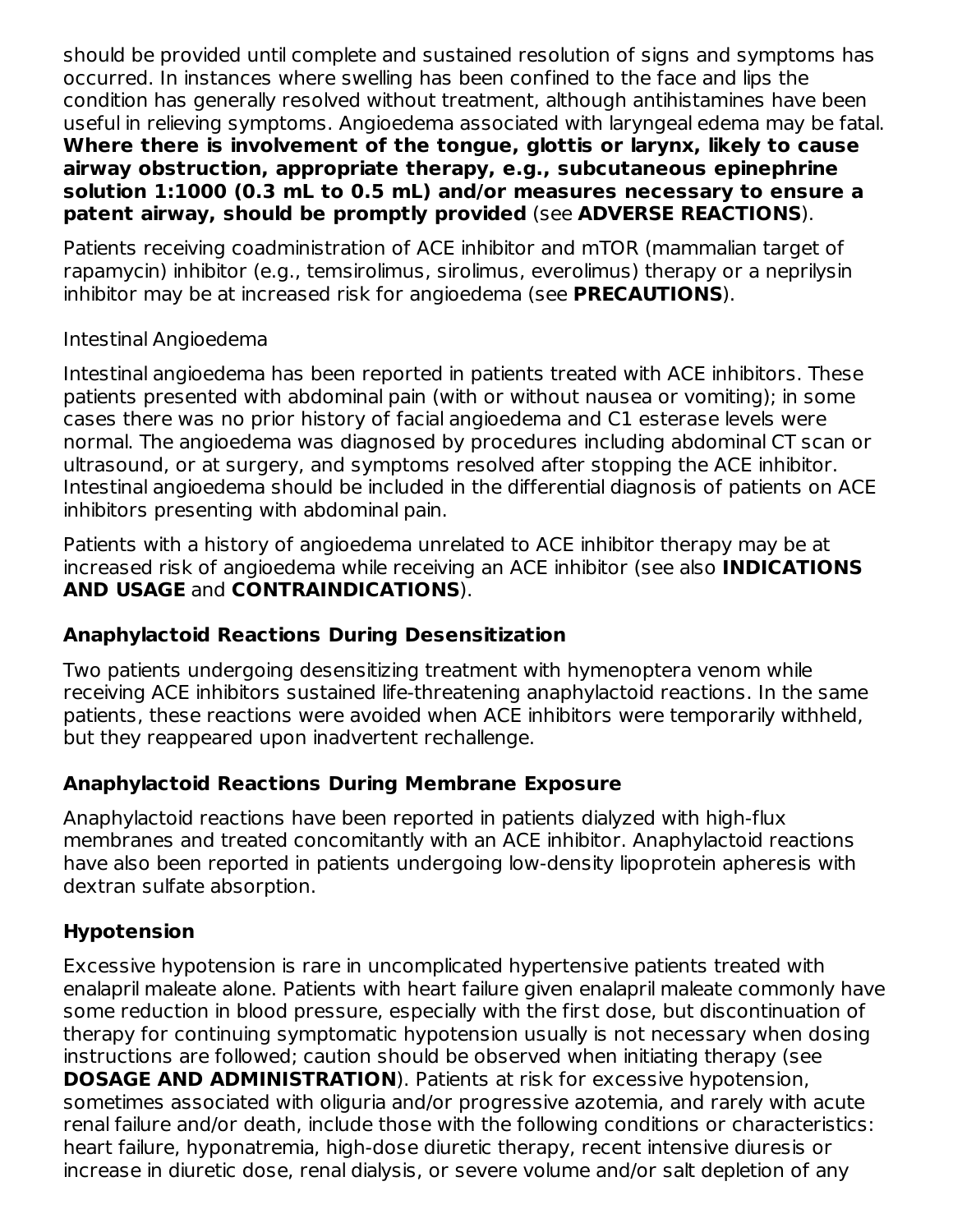etiology. It may be advisable to eliminate the diuretic (except in patients with heart failure), reduce the diuretic dose or increase salt intake cautiously before initiating therapy with enalapril maleate in patients at risk for excessive hypotension who are able to tolerate such adjustments (see **PRECAUTIONS, Drug Interactions** and **ADVERSE REACTIONS**). In patients at risk for excessive hypotension, therapy should be started under very close medical supervision and such patients should be followed closely for the first two weeks of treatment and whenever the dose of enalapril and/or diuretic is increased. Similar considerations may apply to patients with ischemic heart or cerebrovascular disease, in whom an excessive fall in blood pressure could result in a myocardial infarction or cerebrovascular accident.

If excessive hypotension occurs, the patient should be placed in the supine position and, if necessary, receive an intravenous infusion of normal saline. A transient hypotensive response is not a contraindication to further doses of enalapril maleate, which usually can be given without difficulty once the blood pressure has stabilized. If symptomatic hypotension develops, a dose reduction or discontinuation of enalapril maleate or concomitant diuretic may be necessary.

### **Neutropenia/Agranulocytosis**

Another angiotensin-converting enzyme inhibitor, captopril, has been shown to cause agranulocytosis and bone marrow depression, rarely in uncomplicated patients but more frequently in patients with renal impairment, especially if they also have a collagen vascular disease. Available data from clinical trials of enalapril are insufficient to show that enalapril does not cause agranulocytosis at similar rates. Marketing experience has revealed cases of neutropenia or agranulocytosis in which a causal relationship to enalapril cannot be excluded. Periodic monitoring of white blood cell counts in patients with collagen vascular disease and renal disease should be considered.

### **Hepatic Failure**

Rarely, ACE inhibitors have been associated with a syndrome that starts with cholestatic jaundice and progresses to fulminant hepatic necrosis, and (sometimes) death. The mechanism of this syndrome is not understood. Patients receiving ACE inhibitors who develop jaundice or marked elevations of hepatic enzymes should discontinue the ACE inhibitor and receive appropriate medical follow-up.

## **Fetal Toxicity**

Use of drugs that act on the renin-angiotensin system during the second and third trimesters of pregnancy reduces fetal renal function and increases fetal and neonatal morbidity and death. Resulting oligohydramnios can be associated with fetal lung hypoplasia and skeletal deformations. Potential neonatal adverse effects include skull hypoplasia, anuria, hypotension, renal failure, and death. When pregnancy is detected, discontinue enalapril maleate as soon as possible. These adverse outcomes are usually associated with use of these drugs in the second and third trimester of pregnancy. Most epidemiologic studies examining fetal abnormalities after exposure to antihypertensive use in the first trimester have not distinguished drugs affecting the renin-angiotensin system from other antihypertensive agents. Appropriate management of maternal hypertension during pregnancy is important to optimize outcomes for both mother and fetus.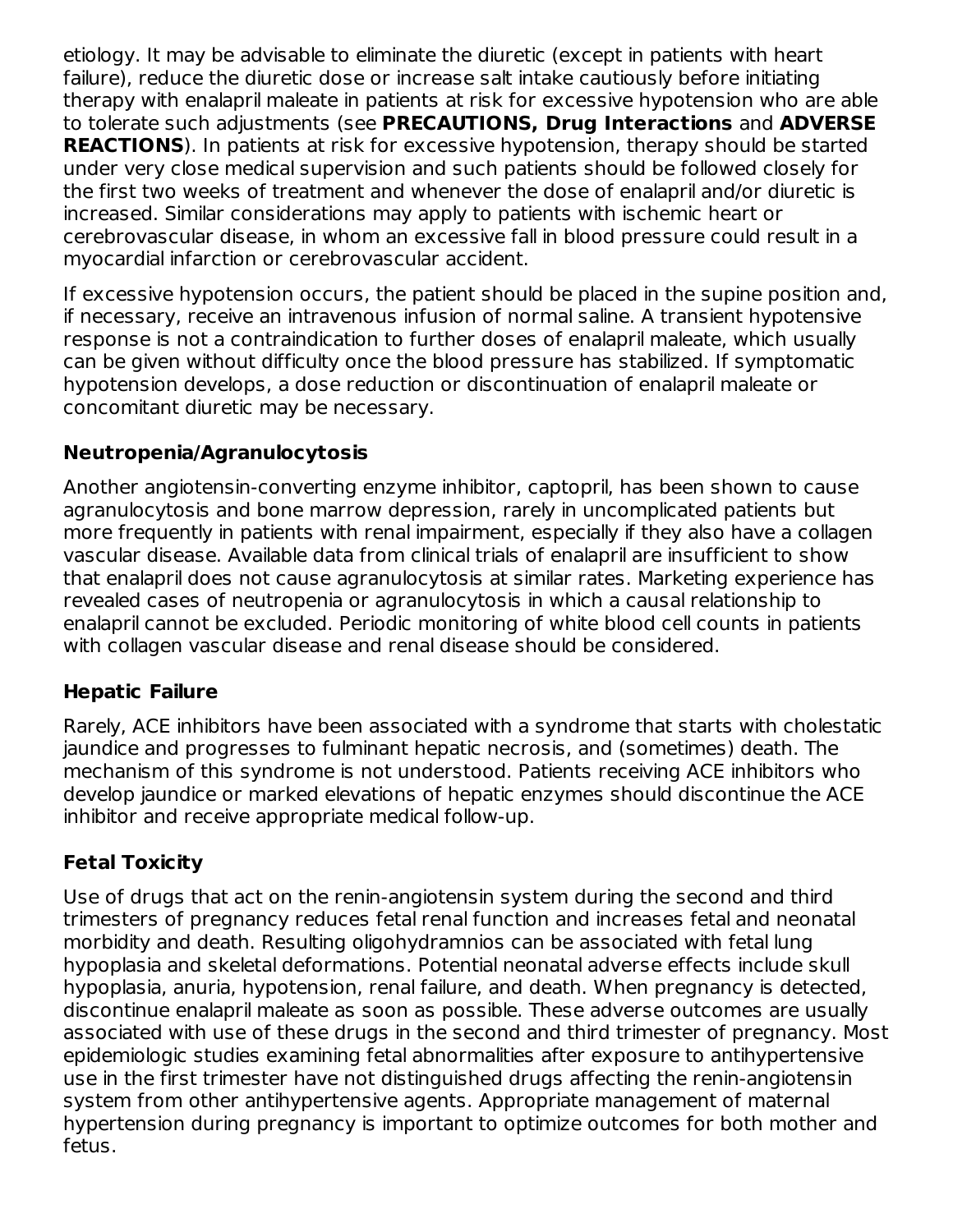In the unusual case that there is no appropriate alternative to therapy with drugs affecting the renin-angiotensin system for a particular patient, apprise the mother of the potential risk to the fetus. Perform serial ultrasound examinations to assess the intraamniotic environment. If oligohydramnios is observed, discontinue enalapril maleate, unless it is considered lifesaving for the mother. Fetal testing may be appropriate, based on the week of pregnancy. Patients and physicians should be aware, however, that oligohydramnios may not appear until after the fetus has sustained irreversible injury. Closely observe infants with histories of in utero exposure to enalapril for hypotension, oliguria, and hyperkalemia (see **PRECAUTIONS, Pediatric Use**).

No teratogenic effects of enalapril were seen in studies of pregnant rats and rabbits. On a body surface area basis, the doses used were 57 times and 12 times, respectively, the maximum recommended human daily dose (MRHDD).

## **PRECAUTIONS**

#### **General**

Aortic Stenosis/Hypertrophic Cardiomyopathy

As with all vasodilators, enalapril should be given with caution to patients with obstruction in the outflow tract of the left ventricle.

#### Impaired Renal Function

As a consequence of inhibiting the renin-angiotensin-aldosterone system, changes in renal function may be anticipated in susceptible individuals. In patients with severe heart failure whose renal function may depend on the activity of the renin-angiotensinaldosterone system, treatment with angiotensin-converting enzyme inhibitors, including enalapril maleate, may be associated with oliguria and/or progressive azotemia and rarely with acute renal failure and/or death (see **PRECAUTIONS, Drug Interactions**).

In clinical studies in hypertensive patients with unilateral or bilateral renal artery stenosis, increases in blood urea nitrogen and serum creatinine were observed in 20 percent of patients. These increases were almost always reversible upon discontinuation of enalapril and/or diuretic therapy. In such patients renal function should be monitored during the first few weeks of therapy.

Some patients with hypertension or heart failure with no apparent pre-existing renal vascular disease have developed increases in blood urea and serum creatinine, usually minor and transient, especially when enalapril maleate has been given concomitantly with a diuretic. This is more likely to occur in patients with pre-existing renal impairment. Dosage reduction and/or discontinuation of the diuretic and/or enalapril maleate may be required.

#### **Evaluation of patients with hypertension or heart failure should always include assessment of renal function** (see **DOSAGE AND ADMINISTRATION**).

#### Hyperkalemia

Elevated serum potassium (greater than 5.7 mEq/L) was observed in approximately one percent of hypertensive patients in clinical trials. In most cases these were isolated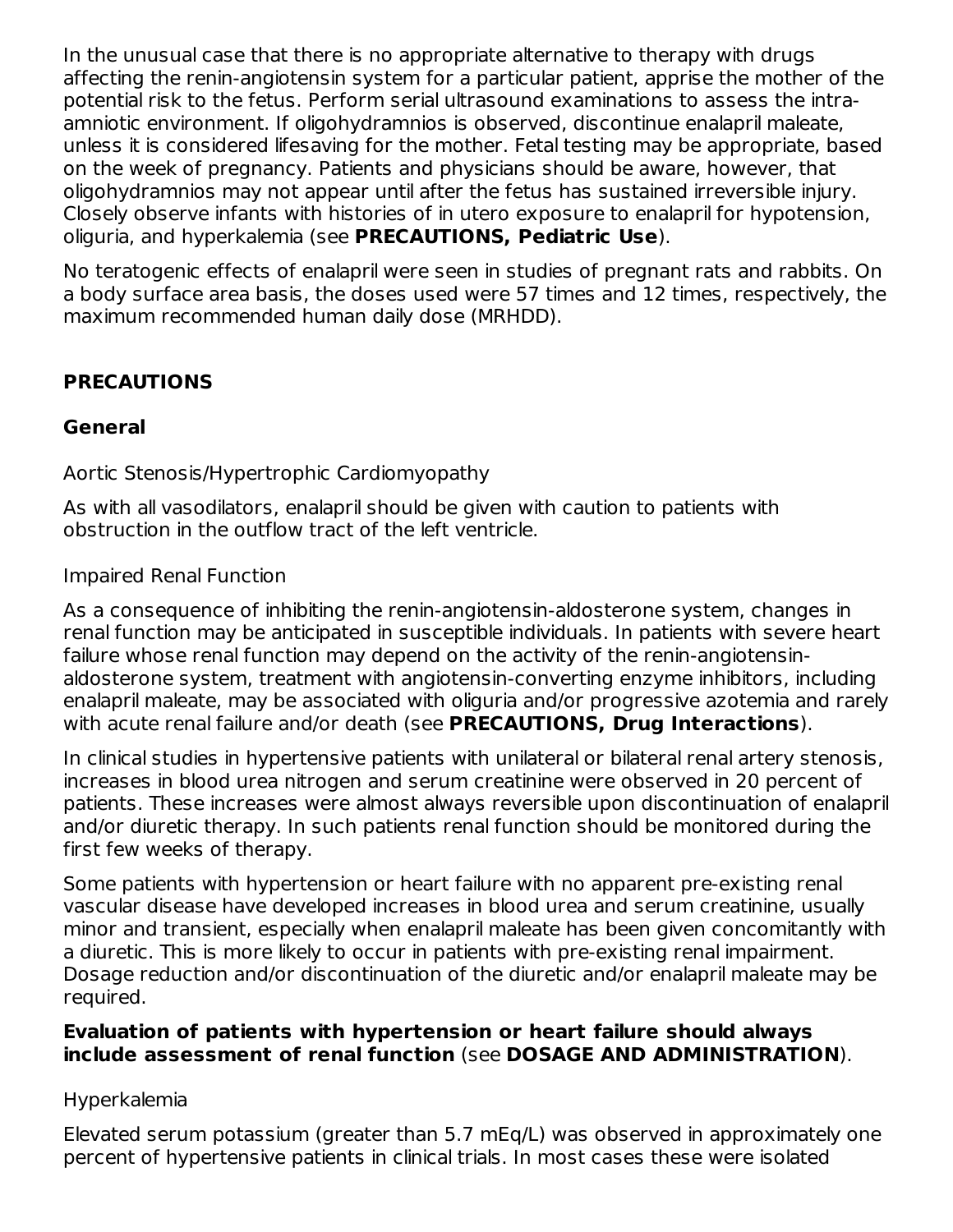values which resolved despite continued therapy. Hyperkalemia was a cause of discontinuation of therapy in 0.28 percent of hypertensive patients. In clinical trials in heart failure, hyperkalemia was observed in 3.8 percent of patients but was not a cause for discontinuation.

Risk factors for the development of hyperkalemia include renal insufficiency, diabetes mellitus, and the concomitant use of potassium-sparing diuretics, potassium supplements and/or potassium-containing salt substitutes, which should be used cautiously, if at all, with enalapril maleate (see **Drug Interactions**).

### Cough

Presumably due to the inhibition of the degradation of endogenous bradykinin, persistent nonproductive cough has been reported with all ACE inhibitors, always resolving after discontinuation of therapy. ACE inhibitor-induced cough should be considered in the differential diagnosis of cough.

### Surgery/Anesthesia

In patients undergoing major surgery or during anesthesia with agents that produce hypotension, enalapril may block angiotensin II formation secondary to compensatory renin release. If hypotension occurs and is considered to be due to this mechanism, it can be corrected by volume expansion.

## **Information for Patients**

### Angioedema

Angioedema, including laryngeal edema, may occur at any time during treatment with angiotensin-converting enzyme inhibitors, including enalapril. Patients should be so advised and told to report immediately any signs or symptoms suggesting angioedema (swelling of face, extremities, eyes, lips, tongue, difficulty in swallowing or breathing) and to take no more drug until they have consulted with the prescribing physician.

### Hypotension

Patients should be cautioned to report lightheadedness, especially during the first few days of therapy. If actual syncope occurs, the patients should be told to discontinue the drug until they have consulted with the prescribing physician. All patients should be cautioned that excessive perspiration and dehydration may lead to an excessive fall in blood pressure because of reduction in fluid volume. Other causes of volume depletion such as vomiting or diarrhea may also lead to a fall in blood pressure; patients should be advised to consult with the physician.

### Hyperkalemia

Patients should be told not to use salt substitutes containing potassium without consulting their physician.

### Neutropenia

Patients should be told to report promptly any indication of infection (e.g., sore throat, fever) which may be a sign of neutropenia.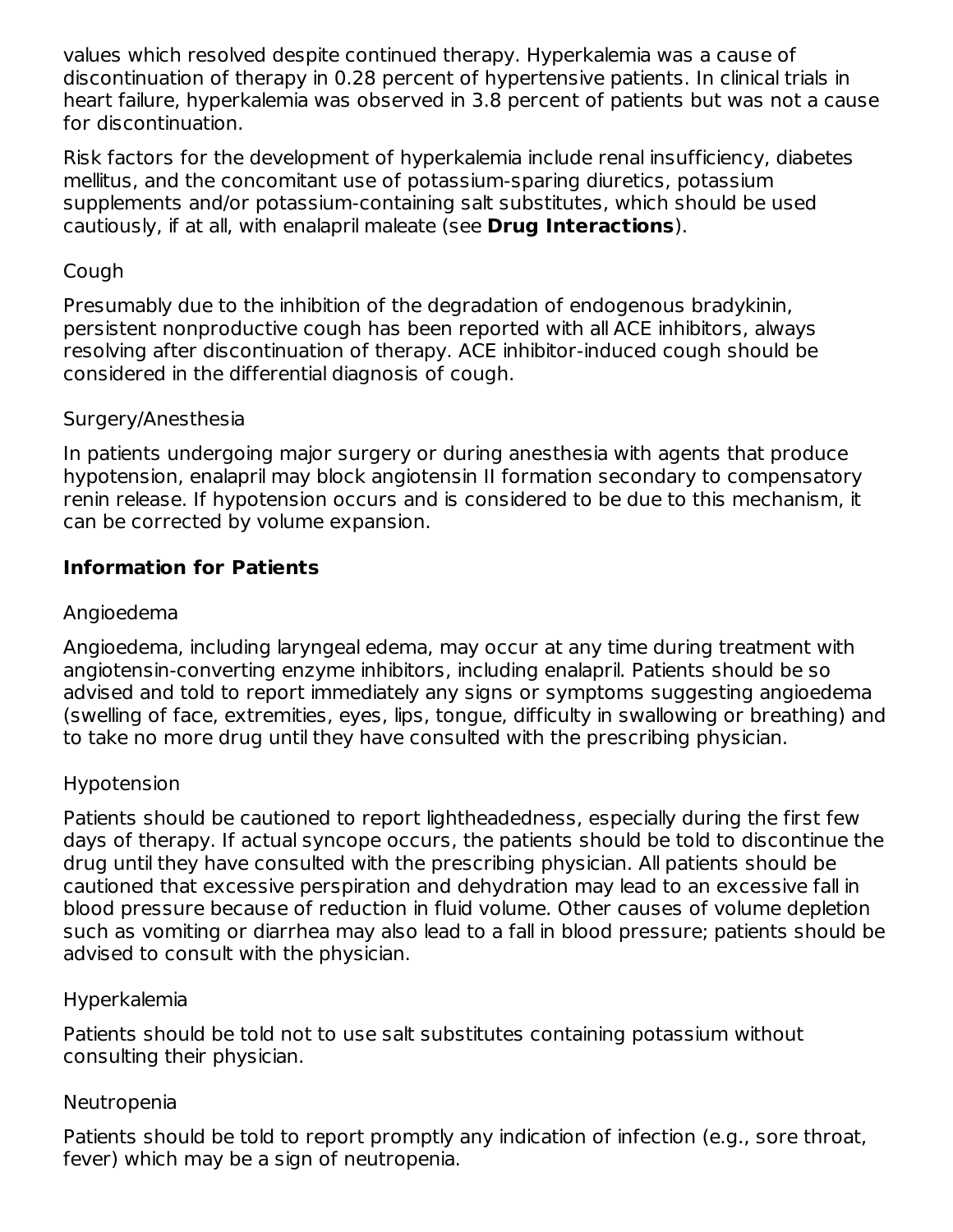#### **Pregnancy**

Female patients of childbearing age should be told about the consequences of exposure to enalapril maleate during pregnancy. Discuss treatment options with women planning to become pregnant. Patients should be asked to report pregnancies to their physicians as soon as possible.

NOTE: As with many other drugs, certain advice to patients being treated with enalapril is warranted. This information is intended to aid in the safe and effective use of this medication. It is not a disclosure of all possible adverse or intended effects.

### **Drug Interactions**

Neprilysin Inhibitors

Patients taking concomitant neprilysin inhibitors may be at increased risk for angioedema (see **WARNINGS**).

Dual Blockade of the Renin-Angiotensin System (RAS)

Dual blockade of the RAS with angiotensin receptor blockers, ACE inhibitors, or aliskiren is associated with increased risks of hypotension, hyperkalemia, and changes in renal function (including acute renal failure) compared to monotherapy. Most patients receiving the combination of two RAS inhibitors do not obtain any additional benefit compared to monotherapy. In general, avoid combined use of RAS inhibitors. Closely monitor blood pressure, renal function, and electrolytes in patients on enalapril maleate and other agents that affect the RAS.

Do not coadminister aliskiren with enalapril maleate in patients with diabetes. Avoid use of aliskiren with enalapril maleate in patients with renal impairment (GFR <60 mL/min).

Hypotension — Patients on Diuretic Therapy

Patients on diuretics and especially those in whom diuretic therapy was recently instituted, may occasionally experience an excessive reduction of blood pressure after initiation of therapy with enalapril. The possibility of hypotensive effects with enalapril can be minimized by either discontinuing the diuretic or increasing the salt intake prior to initiation of treatment with enalapril. If it is necessary to continue the diuretic, provide close medical supervision after the initial dose for at least two hours and until blood pressure has stabilized for at least an additional hour (See **WARNINGS, Hypotension** and **DOSAGE AND ADMINISTRATION**).

Agents Causing Renin Release

The antihypertensive effect of enalapril maleate is augmented by antihypertensive agents that cause renin release (e.g., diuretics).

Nonsteroidal Anti-Inflammatory Agents Including Selective Cyclooxygenase-2 Inhibitors (COX-2 Inhibitors)

In patients who are elderly, volume-depleted (including those on diuretic therapy), or with compromised renal function, coadministration of NSAIDs, including selective COX-2 inhibitors, with ACE inhibitors, including enalapril, may result in deterioration of renal function, including possible acute renal failure. These effects are usually reversible.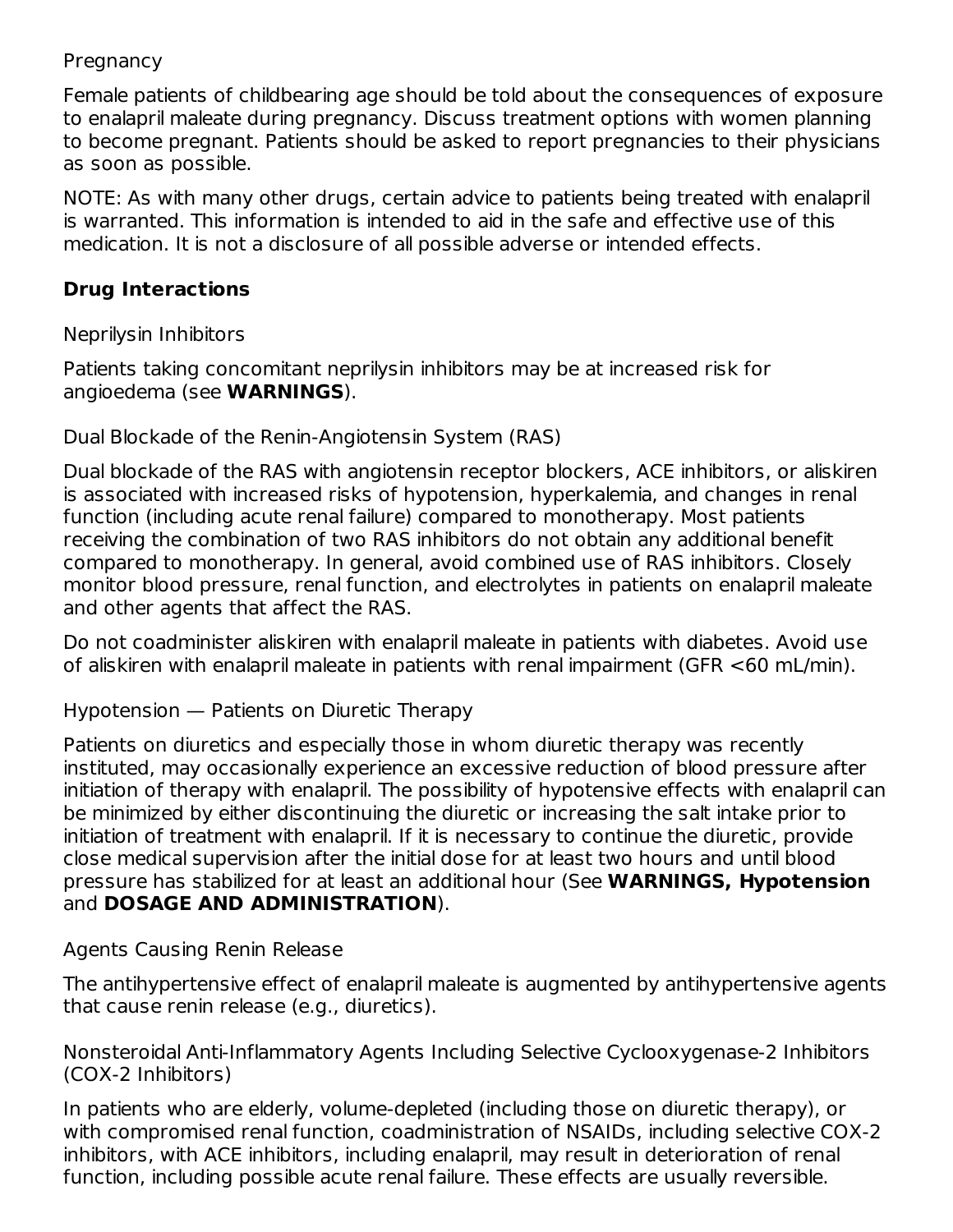Monitor renal function periodically in patients receiving enalapril and NSAID therapy.

In a clinical pharmacology study, indomethacin or sulindac was administered to hypertensive patients receiving enalapril maleate. In this study there was no evidence of a blunting of the antihypertensive action of enalapril maleate. However, reports suggest that NSAIDs may diminish the antihypertensive effect of ACE inhibitors.

### Other Cardiovascular Agents

Enalapril maleate has been used concomitantly with beta adrenergic-blocking agents, methyldopa, nitrates, calcium-blocking agents, hydralazine, prazosin and digoxin without evidence of clinically significant adverse interactions.

### Agents Increasing Serum Potassium

Enalapril maleate attenuates potassium loss caused by thiazide-type diuretics. Potassium-sparing diuretics (e.g., spironolactone, triamterene, or amiloride), potassium supplements, or potassium-containing salt substitutes may lead to significant increases in serum potassium. Therefore, if concomitant use of these agents is indicated because of demonstrated hypokalemia, they should be used with caution and with frequent monitoring of serum potassium. Potassium-sparing agents should generally not be used in patients with heart failure receiving enalapril maleate.

## Lithium

Lithium toxicity has been reported in patients receiving lithium concomitantly with drugs which cause elimination of sodium, including ACE inhibitors. A few cases of lithium toxicity have been reported in patients receiving concomitant enalapril maleate and lithium and were reversible upon discontinuation of both drugs. It is recommended that serum lithium levels be monitored frequently if enalapril is administered concomitantly with lithium.

## Gold

Nitritoid reactions (symptoms include facial flushing, nausea, vomiting and hypotension) have been reported rarely in patients on therapy with injectable gold (sodium aurothiomalate) and concomitant ACE inhibitor therapy including enalapril maleate.

## mTOR (Mammalian Target of Rapamycin) Inhibitors

Patients receiving coadministration of ACE inhibitor and mTOR inhibitor (e.g., temsirolimus, sirolimus, everolimus) therapy may be at increased risk for angioedema (see **WARNINGS, Head and Neck Angioedema**).

## **Carcinogenesis, Mutagenesis, Impairment of Fertility**

There was no evidence of a tumorigenic effect when enalapril was administered for 106 weeks to male and female rats at doses up to 90 mg/kg/day or for 94 weeks to male and female mice at doses up to 90 and 180 mg/kg/day, respectively. These doses are 26 times (in rats and female mice) and 13 times (in male mice) the maximum recommended human daily dose (MRHDD) when compared on a body surface area basis.

Neither enalapril maleate nor the active diacid was mutagenic in the Ames microbial mutagen test with or without metabolic activation. Enalapril was also negative in the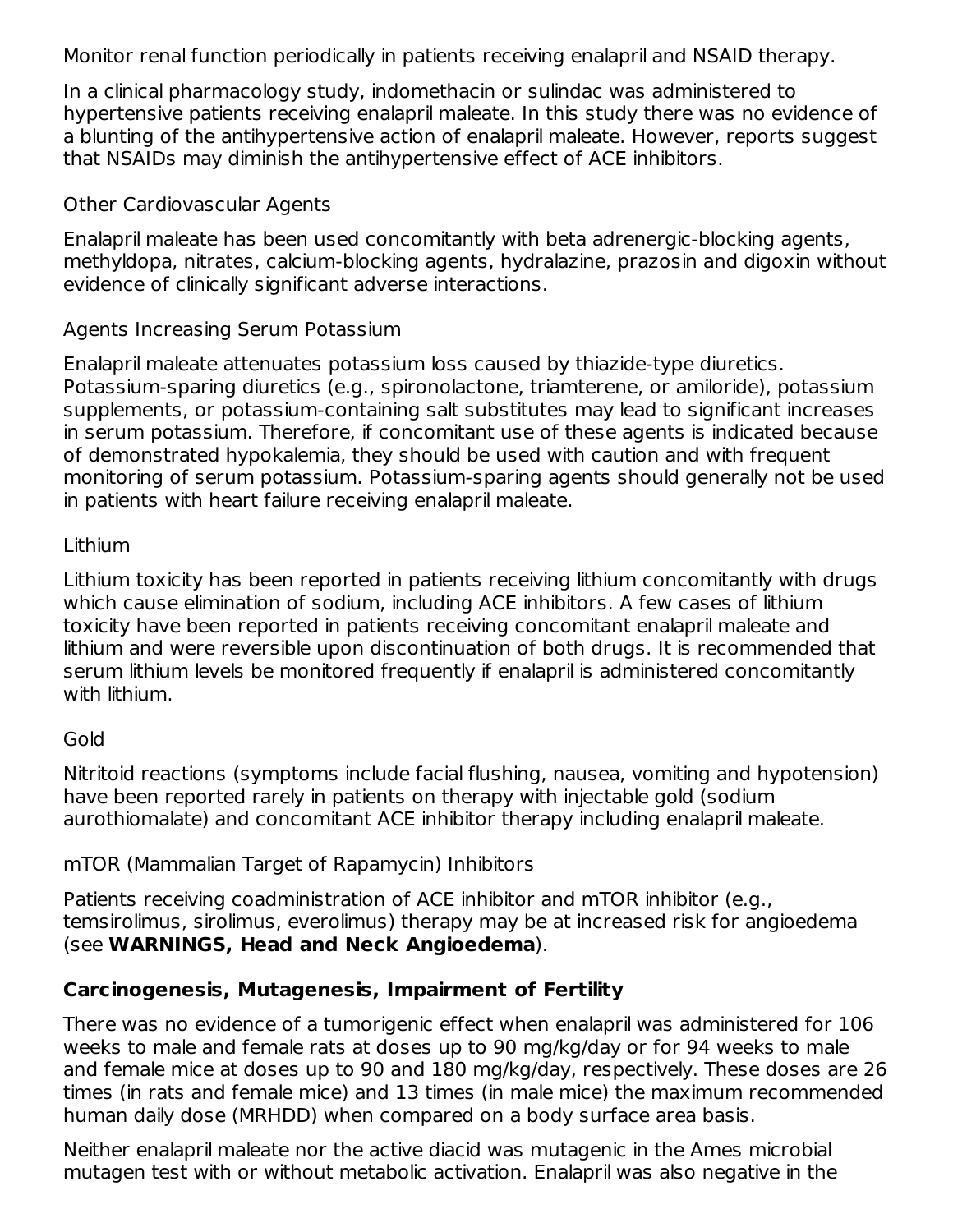following genotoxicity studies: rec-assay, reverse mutation assay with E. coli, sister chromatid exchange with cultured mammalian cells, and the micronucleus test with mice, as well as in an in vivo cytogenic study using mouse bone marrow.

There were no adverse effects on reproductive performance of male and female rats treated with up to 90 mg/kg/day of enalapril (26 times the MRHDD when compared on a body surface area basis).

## **Pregnancy**

Nursing Mothers

Enalapril and enalaprilat have been detected in human breast milk. Because of the potential for serious adverse reactions in nursing infants from enalapril, a decision should be made whether to discontinue nursing or to discontinue enalapril maleate, taking into account the importance of the drug to the mother.

## **Pediatric Use**

Neonates with a History of In Utero Exposure to Enalapril Maleate

If oliguria or hypotension occurs, direct attention toward support of blood pressure and renal perfusion. Exchange transfusions or dialysis may be required as a means of reversing hypotension and/or substituting for disordered renal function. Enalapril, which crosses the placenta, has been removed from neonatal circulation by peritoneal dialysis with some clinical benefit, and theoretically may be removed by exchange transfusion, although there is no experience with the latter procedure.

Antihypertensive effects of enalapril maleate have been established in hypertensive pediatric patients age 1 month to 16 years. Use of enalapril maleate in these age groups is supported by evidence from adequate and well-controlled studies of enalapril maleate in pediatric and adult patients as well as by published literature in pediatric patients (see **CLINICAL PHARMACOLOGY, Clinical Pharmacology in Pediatric Patients** and **DOSAGE AND ADMINISTRATION**).

Enalapril maleate is not recommended in neonates and in pediatric patients with glomerular filtration rate <30 mL/min/1.73 m<sup>2</sup>, as no data are available.

# **ADVERSE REACTIONS**

Enalapril maleate has been evaluated for safety in more than 10,000 patients, including over 1000 patients treated for one year or more. Enalapril maleate has been found to be generally well tolerated in controlled clinical trials involving 2987 patients. For the most part, adverse experiences were mild and transient in nature. In clinical trials, discontinuation of therapy due to clinical adverse experiences was required in 3.3 percent of patients with hypertension and in 5.7 percent of patients with heart failure. The frequency of adverse experiences was not related to total daily dosage within the usual dosage ranges. In patients with hypertension the overall percentage of patients treated with enalapril maleate reporting adverse experiences was comparable to placebo.

## **Hypertension**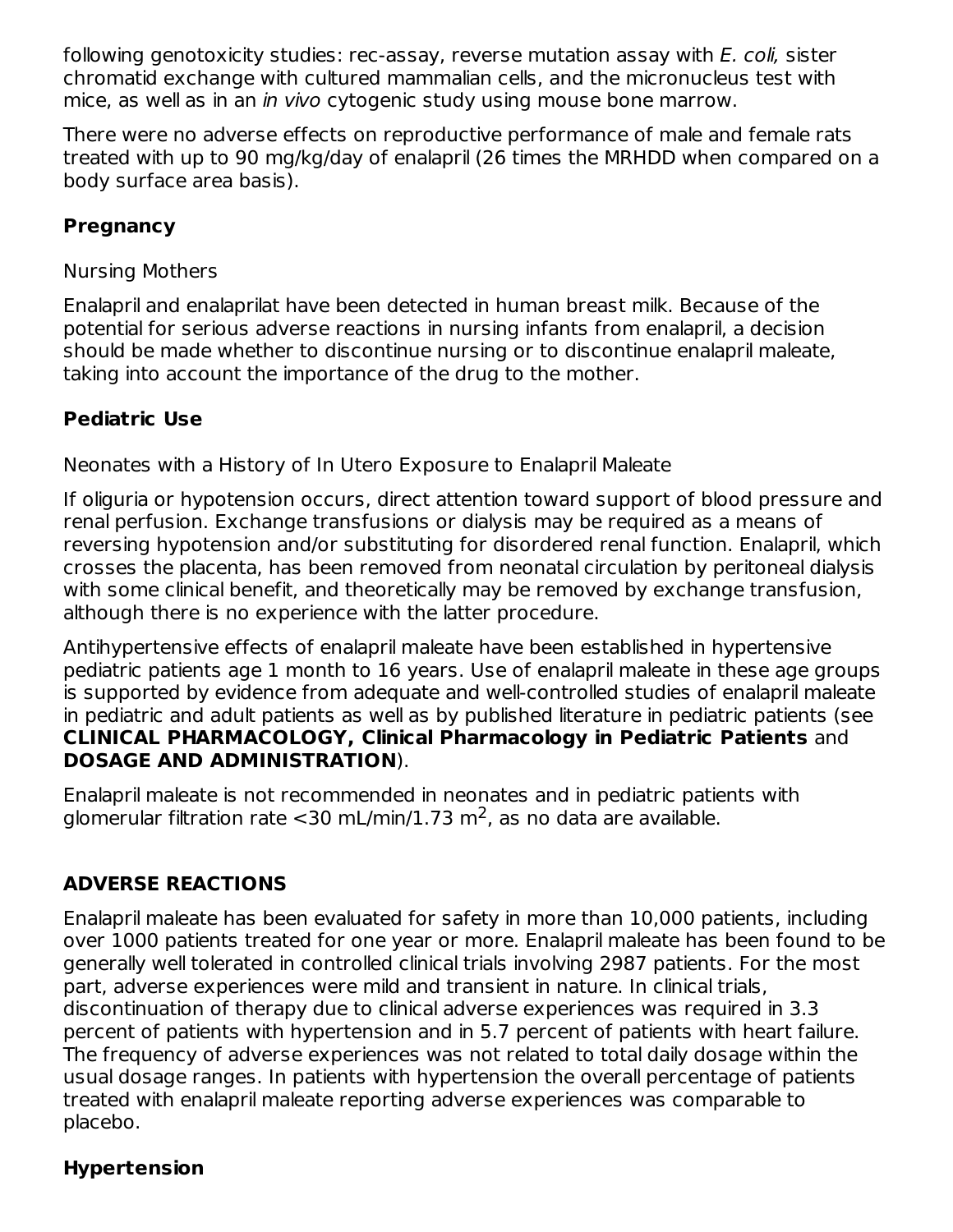Adverse experiences occurring in greater than one percent of patients with hypertension treated with enalapril maleate in controlled clinical trials are shown below. In patients treated with enalapril maleate, the maximum duration of therapy was three years; in placebo-treated patients the maximum duration of therapy was 12 weeks.

|                            | <b>Enalapril Maleate</b><br>$(n = 2314)$<br><b>Incidence</b><br>(discontinuation) | <b>Placebo</b><br>$(n = 230)$<br><b>Incidence</b> |  |  |
|----------------------------|-----------------------------------------------------------------------------------|---------------------------------------------------|--|--|
| <b>Body As A Whole</b>     |                                                                                   |                                                   |  |  |
| Fatigue                    | $3.0 (-0.1)$                                                                      | 2.6                                               |  |  |
| <b>Orthostatic Effects</b> | $1.2 (-0.1)$                                                                      | 0.0                                               |  |  |
| Asthenia                   | 1.1(0.1)                                                                          | 0.9                                               |  |  |
| Digestive                  |                                                                                   |                                                   |  |  |
| <b>Diarrhea</b>            | $1.4 (-0.1)$                                                                      | 1.7                                               |  |  |
| <b>Nausea</b>              | 1.4(0.2)                                                                          | 1.7                                               |  |  |
| Nervous/Psychiatric        |                                                                                   |                                                   |  |  |
| Headache                   | 5.2(0.3)                                                                          | 9.1                                               |  |  |
| <b>Dizziness</b>           | 4.3(0.4)                                                                          | 4.3                                               |  |  |
| Respiratory                |                                                                                   |                                                   |  |  |
| Cough                      | 1.3(0.1)                                                                          | 0.9                                               |  |  |
| Skin                       |                                                                                   |                                                   |  |  |
| Rash                       | 1.4(0.4)                                                                          | 0.4                                               |  |  |

## **Heart Failure**

Adverse experiences occurring in greater than one percent of patients with heart failure treated with enalapril maleate are shown below. The incidences represent the experiences from both controlled and uncontrolled clinical trials (maximum duration of therapy was approximately one year). In the placebo-treated patients, the incidences reported are from the controlled trials (maximum duration of therapy is 12 weeks). The percentage of patients with severe heart failure (NYHA Class IV) was 29 percent and 43 percent for patients treated with enalapril maleate and placebo, respectively.

|                            | <b>Enalapril Maleate</b><br>$(n = 673)$<br><b>Incidence</b><br>(discontinuation) | <b>Placebo</b><br>$(n = 339)$<br><b>Incidence</b> |  |
|----------------------------|----------------------------------------------------------------------------------|---------------------------------------------------|--|
| Body As A Whole            |                                                                                  |                                                   |  |
| <b>Orthostatic Effects</b> | 2.2(0.1)                                                                         | 0.3                                               |  |
| Syncope                    | 2.2(0.1)                                                                         | 0.9                                               |  |
| <b>Chest Pain</b>          | 2.1(0.0)                                                                         | 2.1                                               |  |
| Fatigue                    | 1.8(0.0)                                                                         | 1.8                                               |  |
| <b>Abdominal Pain</b>      | 1.6(0.4)                                                                         | 2.1                                               |  |
| Asthenia                   | 1.6(0.1)                                                                         | 0.3                                               |  |
| Cardiovascular             |                                                                                  |                                                   |  |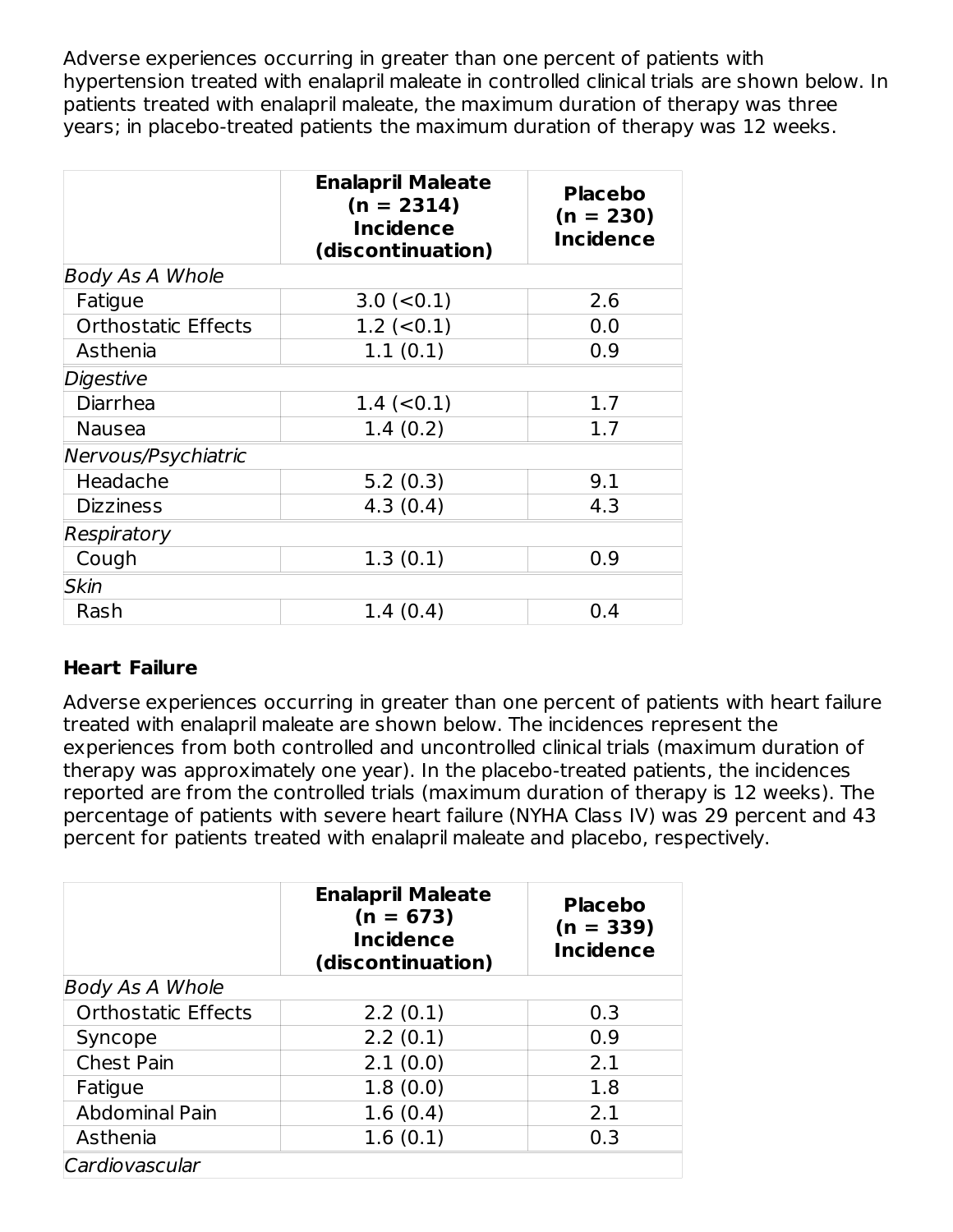| Hypotension                       | 6.7(1.9) | 0.6 |  |  |
|-----------------------------------|----------|-----|--|--|
| Orthostatic                       | 1.6(0.1) | 0.3 |  |  |
| Hypotension                       |          |     |  |  |
| Angina Pectoris                   | 1.5(0.1) | 1.8 |  |  |
| <b>Myocardial Infarction</b>      | 1.2(0.3) | 1.8 |  |  |
| <b>Digestive</b>                  |          |     |  |  |
| Diarrhea                          | 2.1(0.1) | 1.2 |  |  |
| <b>Nausea</b>                     | 1.3(0.1) | 0.6 |  |  |
| Vomiting                          | 1.3(0.0) | 0.9 |  |  |
| Nervous/Psychiatric               |          |     |  |  |
| <b>Dizziness</b>                  | 7.9(0.6) | 0.6 |  |  |
| Headache                          | 1.8(0.1) | 0.9 |  |  |
| Vertigo                           | 1.6(0.1) | 1.2 |  |  |
| Respiratory                       |          |     |  |  |
| Cough                             | 2.2(0.0) | 0.6 |  |  |
| <b>Bronchitis</b>                 | 1.3(0.0) | 0.9 |  |  |
| <b>Dyspnea</b>                    | 1.3(0.1) | 0.4 |  |  |
| Pneumonia                         | 1.0(0.0) | 2.4 |  |  |
| Skin                              |          |     |  |  |
| Rash                              | 1.3(0.0) | 2.4 |  |  |
| Urogenital                        |          |     |  |  |
| <b>Urinary Tract</b><br>Infection | 1.3(0.0) | 2.4 |  |  |

Other serious clinical adverse experiences occurring since the drug was marketed or adverse experiences occurring in 0.5 to 1.0 percent of patients with hypertension or heart failure in clinical trials are listed below and, within each category, are in order of decreasing severity.

Body As A Whole: Anaphylactoid reactions (see **WARNINGS, Anaphylactoid and Possibly Related Reactions**).

Cardiovascular: Cardiac arrest; myocardial infarction or cerebrovascular accident, possibly secondary to excessive hypotension in high risk patients (see **WARNINGS, Hypotension**); pulmonary embolism and infarction; pulmonary edema; rhythm disturbances including atrial tachycardia and bradycardia; atrial fibrillation; palpitation, Raynaud's phenomenon.

Digestive: Ileus, pancreatitis, hepatic failure, hepatitis (hepatocellular [proven on rechallenge] or cholestatic jaundice) (see **WARNINGS, Hepatic Failure**), melena, anorexia, dyspepsia, constipation, glossitis, stomatitis, dry mouth.

Hematologic: Rare cases of neutropenia, thrombocytopenia and bone marrow depression.

Musculoskeletal: Muscle cramps.

Nervous/Psychiatric: Depression, confusion, ataxia, somnolence, insomnia, nervousness, peripheral neuropathy (e.g., paresthesia, dysesthesia), dream abnormality.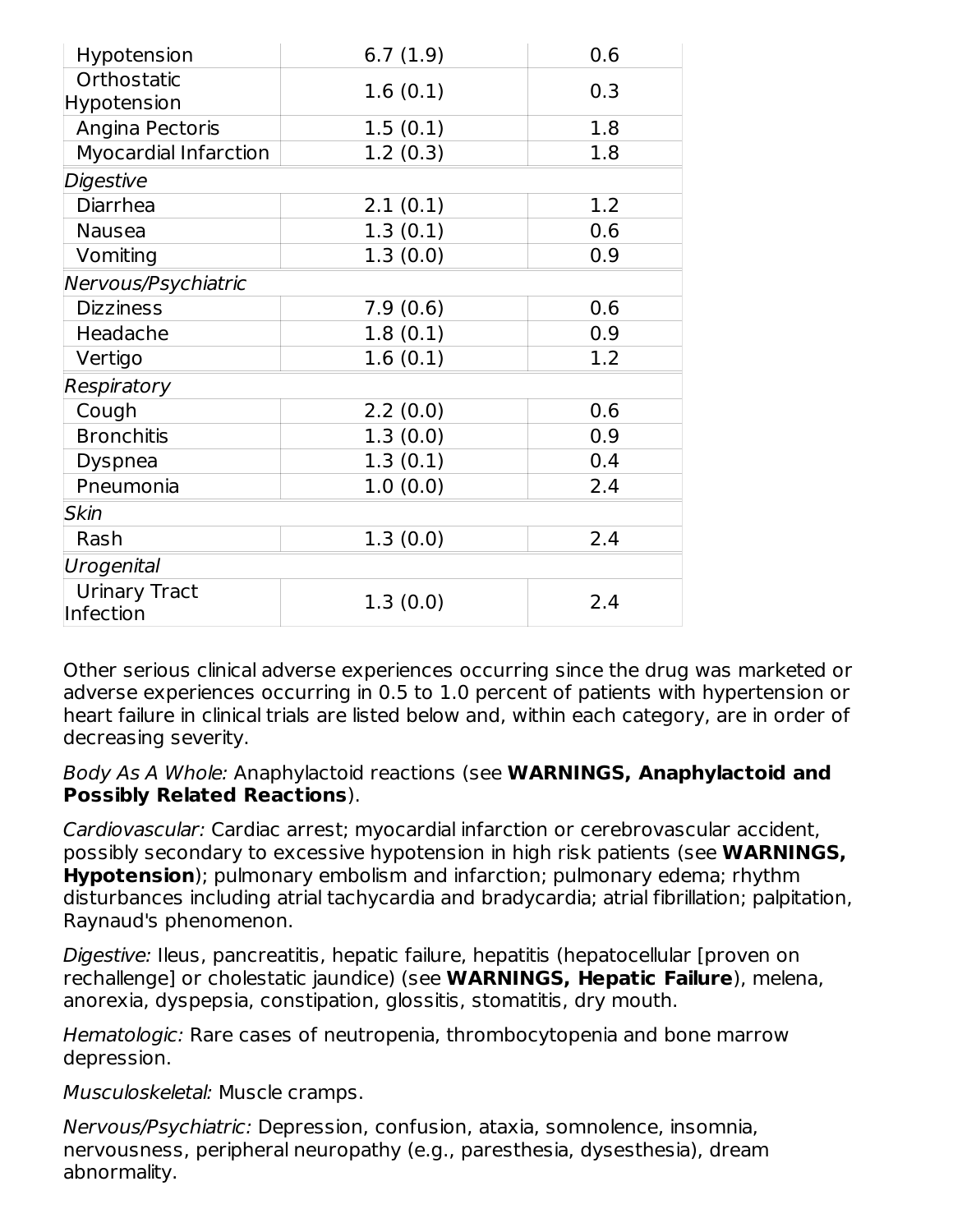Respiratory: Bronchospasm, rhinorrhea, sore throat and hoarseness, asthma, upper respiratory infection, pulmonary infiltrates, eosinophilic pneumonitis.

Skin: Exfoliative dermatitis, toxic epidermal necrolysis, Stevens-Johnson syndrome, pemphigus, herpes zoster, erythema multiforme, urticaria, pruritus, alopecia, flushing, diaphoresis, photosensitivity.

Special Senses: Blurred vision, taste alteration, anosmia, tinnitus, conjunctivitis, dry eyes, tearing.

Urogenital: Renal failure, oliguria, renal dysfunction (see **PRECAUTIONS** and **DOSAGE AND ADMINISTRATION**), flank pain, gynecomastia, impotence.

Miscellaneous: A symptom complex has been reported which may include some or all of the following: a positive ANA, an elevated erythrocyte sedimentation rate, arthralgia/arthritis, myalgia/myositis, fever, serositis, vasculitis, leukocytosis, eosinophilia, photosensitivity, rash and other dermatologic manifestations.

Angioedema: Angioedema has been reported in patients receiving enalapril maleate, with an incidence higher in black than in non-black patients. Angioedema associated with laryngeal edema may be fatal. If angioedema of the face, extremities, lips, tongue, glottis and/or larynx occurs, treatment with enalapril maleate should be discontinued and appropriate therapy instituted immediately (see **WARNINGS, Head and Neck Angioedema**).

Hypotension: In the hypertensive patients, hypotension occurred in 0.9 percent and syncope occurred in 0.5 percent of patients following the initial dose or during extended therapy. Hypotension or syncope was a cause for discontinuation of therapy in 0.1 percent of hypertensive patients. In heart failure patients, hypotension occurred in 6.7 percent and syncope occurred in 2.2 percent of patients. Hypotension or syncope was a cause for discontinuation of therapy in 1.9 percent of patients with heart failure (see **WARNINGS, Hypotension**).

Cough: See **PRECAUTIONS, Cough**.

## **Pediatric Patients**

The adverse experience profile for pediatric patients appears to be similar to that seen in adult patients.

## **Clinical Laboratory Test Findings**

Serum Electrolytes

Hyperkalemia (see **PRECAUTIONS, Hyperkalemia**), hyponatremia.

Creatinine, Blood Urea Nitrogen

In controlled clinical trials minor increases in blood urea nitrogen and serum creatinine, reversible upon discontinuation of therapy, were observed in about 0.2 percent of patients with essential hypertension treated with enalapril maleate alone. Increases are more likely to occur in patients receiving concomitant diuretics or in patients with renal artery stenosis (see **PRECAUTIONS, Impaired Renal Function**). In patients with heart failure who were also receiving diuretics with or without digitalis, increases in blood urea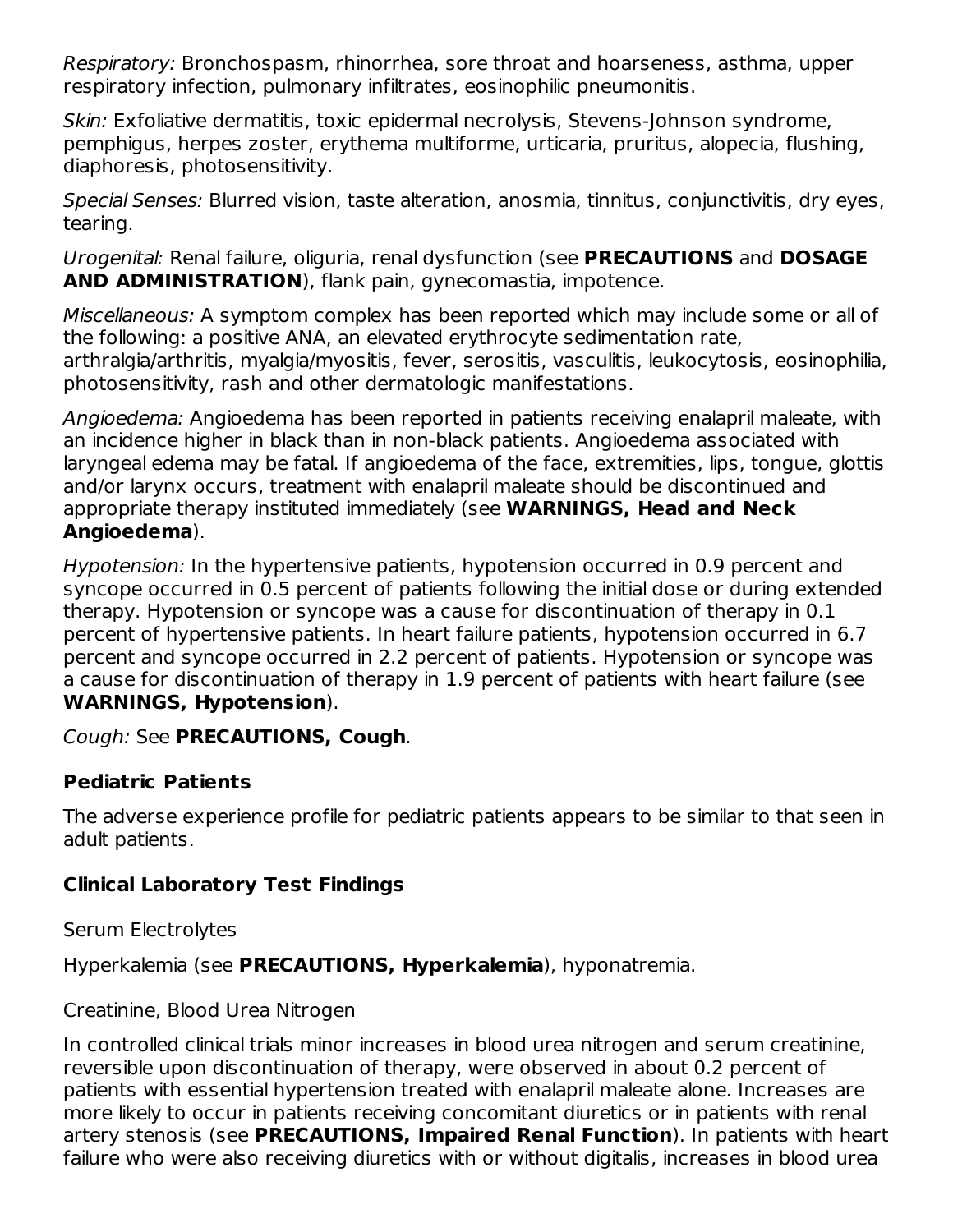nitrogen or serum creatinine, usually reversible upon discontinuation of enalapril maleate and/or other concomitant diuretic therapy, were observed in about 11 percent of patients. Increases in blood urea nitrogen or creatinine were a cause for discontinuation in 1.2 percent of patients.

### Hematology

Small decreases in hemoglobin and hematocrit (mean decreases of approximately 0.3 g percent and 1.0 vol percent, respectively) occur frequently in either hypertension or congestive heart failure patients treated with enalapril maleate but are rarely of clinical importance unless another cause of anemia coexists. In clinical trials, less than 0.1 percent of patients discontinued therapy due to anemia. Hemolytic anemia, including cases of hemolysis in patients with G6PD deficiency, has been reported; a causal relationship to enalapril cannot be excluded.

Liver Function Tests

Elevations of liver enzymes and/or serum bilirubin have occurred (see **WARNINGS, Hepatic Failure**).

#### **To report SUSPECTED ADVERSE REACTIONS, contact Taro Pharmaceuticals U.S.A., Inc., at 1-866-923-4914 or FDA at 1-800-FDA-1088 or www.fda.gov/medwatch.**

## **OVERDOSAGE**

Limited data are available in regard to overdosage in humans. Single oral doses of enalapril above 1,000 mg/kg and  $\geq$ 1,775 mg/kg were associated with lethality in mice and rats, respectively.

The most likely manifestation of overdosage would be hypotension, for which the usual treatment would be intravenous infusion of normal saline solution.

Enalaprilat may be removed from general circulation by hemodialysis and has been removed from neonatal circulation by peritoneal dialysis (see **WARNINGS, Anaphylactoid Reactions during Membrane Exposure**).

## **DOSAGE AND ADMINISTRATION**

## **Hypertension**

In patients who are currently being treated with a diuretic, symptomatic hypotension occasionally may occur following the initial dose of enalapril maleate. The diuretic should, if possible, be discontinued for two to three days before beginning therapy with enalapril maleate to reduce the likelihood of hypotension (see **WARNINGS, Hypotension**). If the patient's blood pressure is not controlled with enalapril maleate alone, diuretic therapy may be resumed.

If the diuretic cannot be discontinued an initial dose of 2.5 mg should be used under medical supervision for at least two hours and until blood pressure has stabilized for at least an additional hour (see **WARNINGS, Hypotension** and **PRECAUTIONS, Drug Interactions**).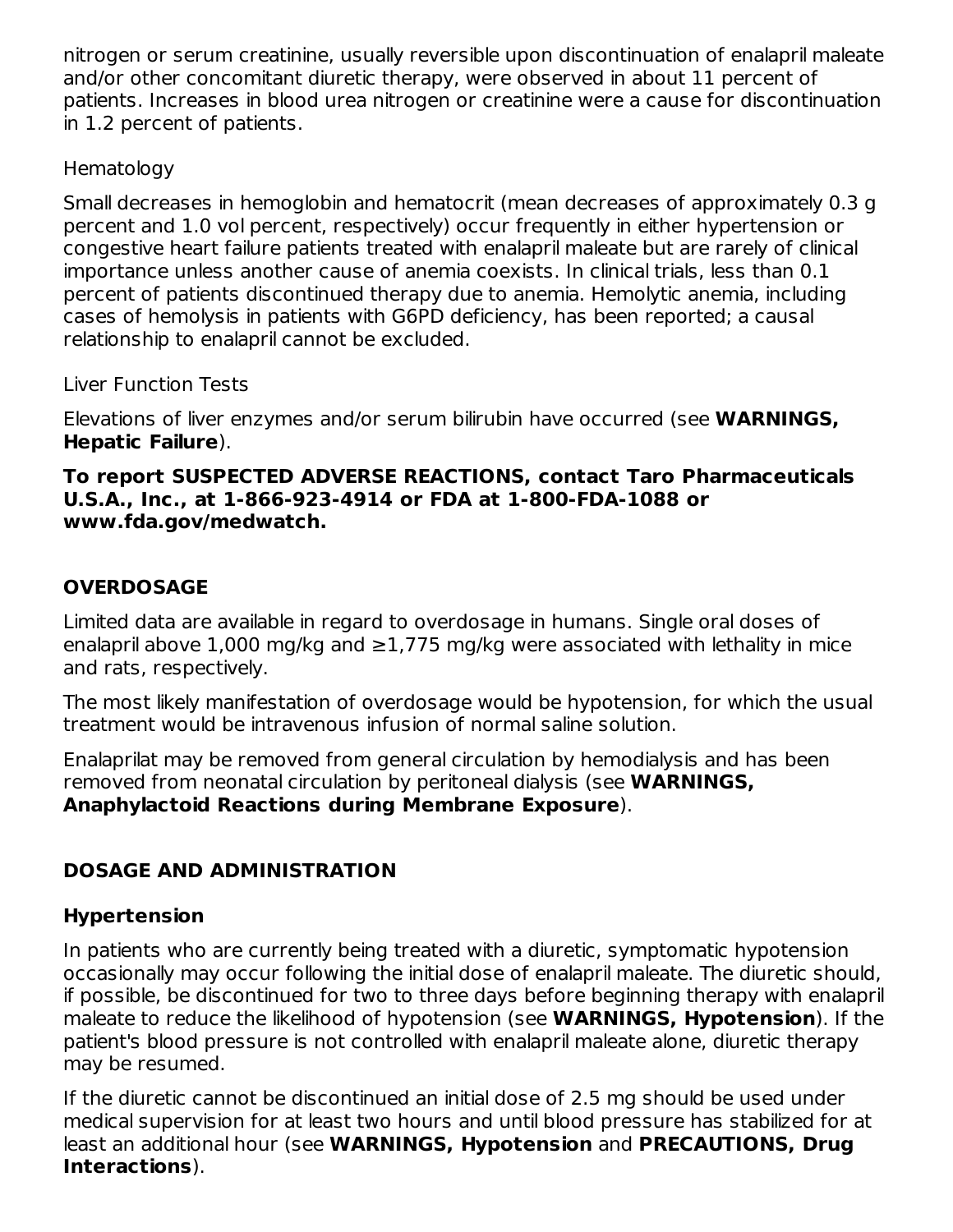The recommended initial dose in patients not on diuretics is 5 mg once a day. Dosage should be adjusted according to blood pressure response. The usual dosage range is 10 mg to 40 mg per day administered in a single dose or two divided doses. In some patients treated once daily, the antihypertensive effect may diminish toward the end of the dosing interval. In such patients, an increase in dosage or twice daily administration should be considered. If blood pressure is not controlled with enalapril maleate alone, a diuretic may be added. Concomitant administration of enalapril maleate with potassium supplements, potassium salt substitutes, or potassium-sparing diuretics may lead to increases of serum potassium (see **PRECAUTIONS**).

## **Dosage Adjustment in Hypertensive Patients with Renal Impairment**

The usual dose of enalapril is recommended for patients with a creatinine clearance more than 30 mL/min (serum creatinine of up to approximately 3 mg/dL). For patients with creatinine clearance less than or equal to 30 mL/min (serum creatinine more than or equal to 3 mg/dL), the first dose is 2.5 mg once daily. The dosage may be titrated upward until blood pressure is controlled or to a maximum of 40 mg daily.

| <b>Renal Status</b>              | <b>Creatinine Clearance</b><br>mL/min | <b>Initial Dose</b><br>mg/day           |  |
|----------------------------------|---------------------------------------|-----------------------------------------|--|
| Normal Renal Function            | $>80$ mL/min                          | 5 <sub>mg</sub>                         |  |
| Mild Impairment                  | $≤80>30$ mL/min                       | 5 <sub>mg</sub>                         |  |
| Moderate to Severe<br>Impairment | $\leq$ 30 mL/min                      | $2.5 \text{ mg}$                        |  |
| Dialysis Patients*               |                                       | 2.5 mg on<br>dialysis days <sup>t</sup> |  |

#### \* See **WARNINGS, Anaphylactoid Reactions during Membrane Exposure**

† Dosage on nondialysis days should be adjusted depending on the blood pressure response.

## **Heart Failure**

Enalapril maleate is indicated for the treatment of symptomatic heart failure, usually in combination with diuretics and digitalis. In the placebo-controlled studies that demonstrated improved survival, patients were titrated as tolerated up to 40 mg, administered in two divided doses. The recommended initial dose is 2.5 mg. The recommended dosing range is 2.5 to 20 mg given twice a day. Doses should be titrated upward, as tolerated, over a period of a few days or weeks. The maximum daily dose administered in clinical trials was 40 mg in divided doses.

After the initial dose of enalapril maleate, the patient should be observed under medical supervision for at least two hours and until blood pressure has stabilized for at least an additional hour (see **WARNINGS** and **PRECAUTIONS, Drug Interactions**). If possible, the dose of any concomitant diuretic should be reduced which may diminish the likelihood of hypotension. The appearance of hypotension after the initial dose of enalapril maleate does not preclude subsequent careful dose titration with the drug, following effective management of the hypotension.

## **Asymptomatic Left Ventricular Dysfunction**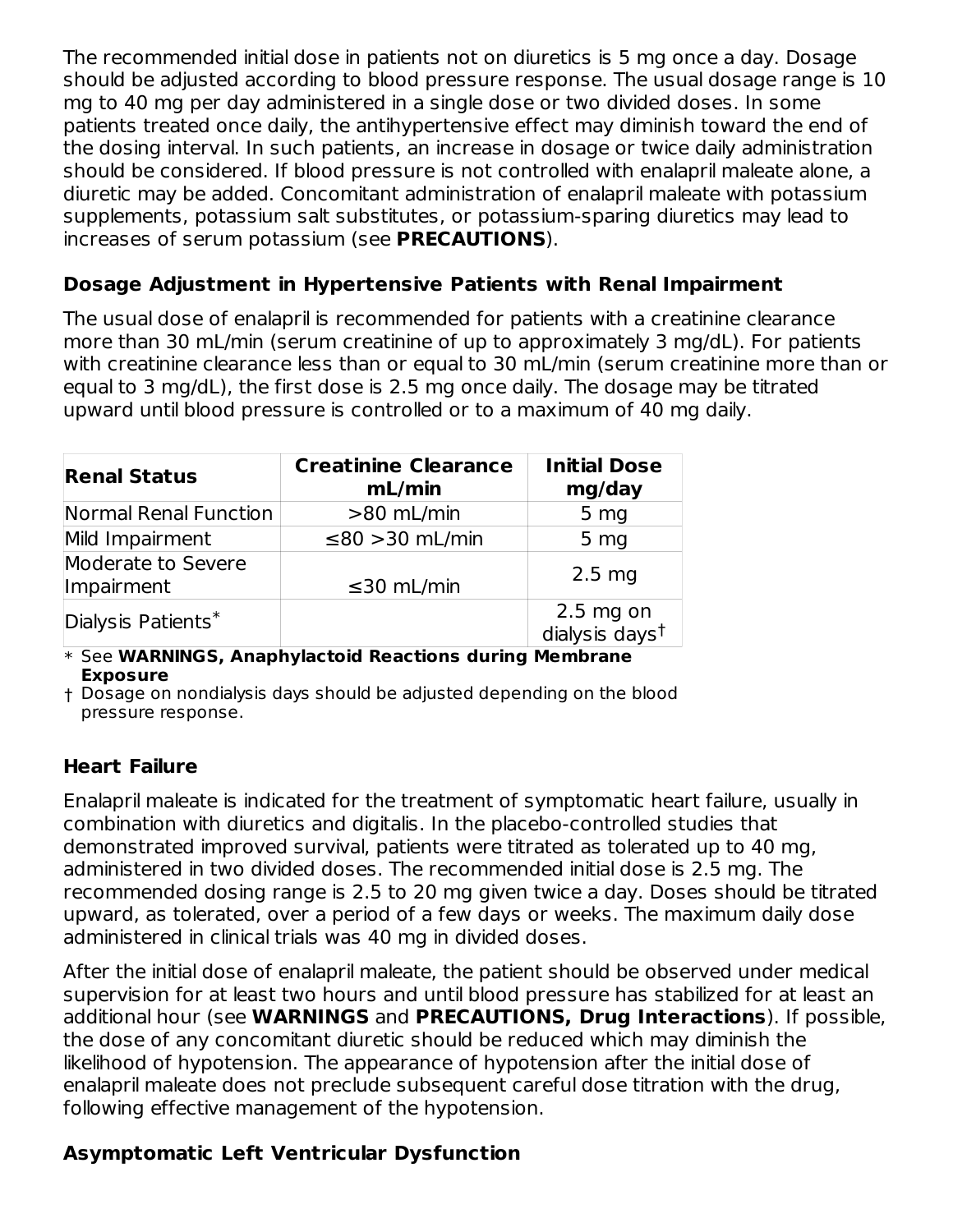In the trial that demonstrated efficacy, patients were started on 2.5 mg twice daily and were titrated as tolerated to the targeted daily dose of 20 mg (in divided doses).

After the initial dose of enalapril maleate, the patient should be observed under medical supervision for at least two hours and until blood pressure has stabilized for at least an additional hour (see **WARNINGS** and **PRECAUTIONS, Drug Interactions**). If possible, the dose of any concomitant diuretic should be reduced which may diminish the likelihood of hypotension. The appearance of hypotension after the initial dose of enalapril maleate does not preclude subsequent careful dose titration with the drug, following effective management of the hypotension.

### **Dosage Adjustment in Patients with Heart Failure and Renal Impairment or Hyponatremia**

In patients with heart failure who have hyponatremia (serum sodium less than 130 mEq/L) or with serum creatinine greater than 1.6 mg/dL, therapy should be initiated at 2.5 mg daily under close medical supervision (see **DOSAGE AND ADMINISTRATION, Heart Failure, WARNINGS** and **PRECAUTIONS, Drug Interactions)**. The dose may be increased to 2.5 mg b.i.d., then 5 mg b.i.d. and higher as needed, usually at intervals of four days or more if at the time of dosage adjustment there is not excessive hypotension or significant deterioration of renal function. The maximum daily dose is 40 mg.

### **Pediatric Hypertensive Patients**

The usual recommended starting dose is 0.08 mg/kg (up to 5 mg) once daily. Dosage should be adjusted according to blood pressure response. Doses above 0.58 mg/kg (or in excess of 40 mg) have not been studied in pediatric patients (see **CLINICAL PHARMACOLOGY, Clinical Pharmacology in Pediatric Patients**).

Enalapril maleate is not recommended in neonates and in pediatric patients with glomerular filtration rate less than 30 mL/min/1.73 m<sup>2</sup>, as no data are available.

## **Preparation of Suspension (for 200 mL of a 1.0 mg/mL suspension)**

Add 50 mL of sodium citrate and citric acid oral solution, USP to a polyethylene terephthalate (PET) bottle containing ten 20 mg tablets of enalapril maleate and shake for at least 2 minutes. Let concentrate stand for 60 minutes. Following the 60-minute hold time, shake the concentrate for an additional minute. Add 150 mL of Ora-Sweet SF to the concentrate in the PET bottle and shake the suspension to disperse the ingredients. The suspension should be refrigerated at 2° to 8°C (36° to 46°F) and can be stored for up to 30 days. Shake the suspension before each use.

## **HOW SUPPLIED**

NDC: 71335-1854-1: 60 Tablets in a BOTTLE NDC: 71335-1854-2: 30 Tablets in a BOTTLE

NDC: 71335-1854-3: 100 Tablets in a BOTTLE

NDC: 71335-1854-4: 90 Tablets in a BOTTLE

NDC: 71335-1854-5: 120 Tablets in a BOTTLE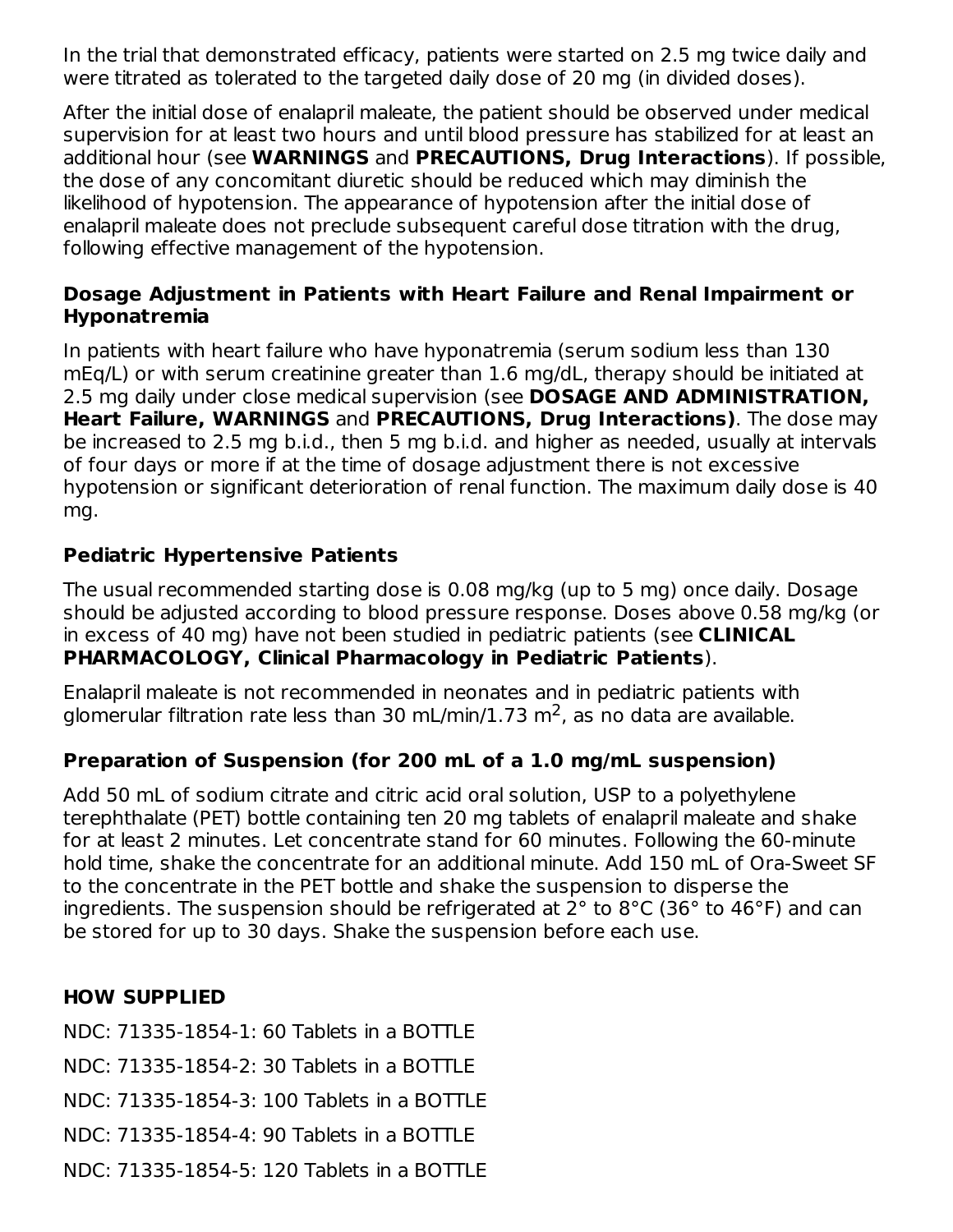Manufactured by: Taro Pharmaceutical Industries Ltd., Haifa Bay, Israel 2624761

Distributed by: **Taro Pharmaceuticals U.S.A., Inc.,** Hawthorne, NY 10532

Revised: January, 2019 89639-0119-11

## **Enalapril Maleate 10mg Tablet**

|                    | Packaged by Bryant Ranch Prepack                           |                | Burbank, CA 91504                                      |
|--------------------|------------------------------------------------------------|----------------|--------------------------------------------------------|
|                    | <b>Enalapril</b><br><b>Maleate 10mg</b><br><b>Tablet</b>   | $\overline{O}$ | PINK ROUND T;10                                        |
|                    | <b>Compare To</b>                                          | 1523487        | Store at room temp of<br>$20^{\circ}$ -25°C (68°-77°F) |
|                    | Vasotec 10mg Tablet<br>Taro Pharmaceutical Industries Ltd. | <b>RX Only</b> | Keep all drugs out of<br>reach of children.            |
| # 60<br><b>NDC</b> | <b>EXP MM/YY</b><br>7133518541                             |                | 01526601523487                                         |

| <b>ENALAPRIL MALEATE</b><br>enalapril maleate tablet |                                          |                              |                                    |  |  |
|------------------------------------------------------|------------------------------------------|------------------------------|------------------------------------|--|--|
| <b>Product Information</b>                           |                                          |                              |                                    |  |  |
|                                                      |                                          |                              |                                    |  |  |
| <b>Product Type</b>                                  | <b>HUMAN PRESCRIPTION</b><br><b>DRUG</b> | <b>Item Code</b><br>(Source) | NDC:71335-1854(NDC:51672-<br>4039) |  |  |
| <b>Route of Administration</b>                       | ORAL                                     |                              |                                    |  |  |
|                                                      |                                          |                              |                                    |  |  |
| <b>Active Ingredient/Active Moiety</b>               |                                          |                              |                                    |  |  |
|                                                      |                                          |                              |                                    |  |  |